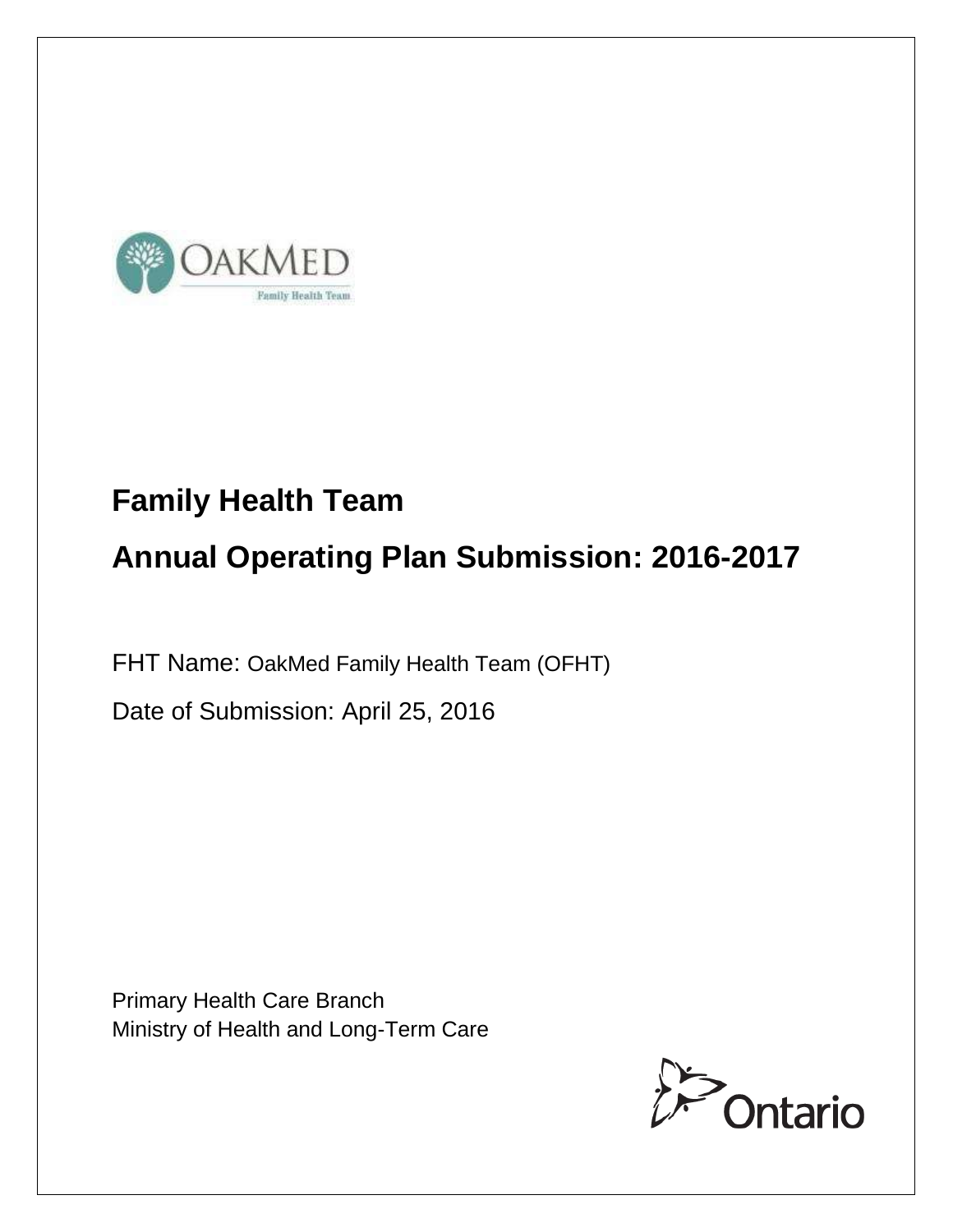## **Part A: 2015-2016 Annual Report**

## **1.0 Access**

Increasing access to comprehensive primary health care has been a key priority of Ontario's interprofessional programs. Considerable progress has been made in attaching patients to a family health care provider. Access is about providing the right care, at the right time, in the right place and by the right provider, through activities such as offering timely appointments, providing services close to home, after-hours availability, and a compassionate approach to bringing on new patients.

#### **1.1 Patient Enrolment**

| Patient enrolment                      | Actual March 31, 2016 | Target March 31, 2016 |  |
|----------------------------------------|-----------------------|-----------------------|--|
| Number of enrolled patients            | 8088                  | 8200                  |  |
| Are physicians enrolling new patients? | Yes<br>⊠              | No                    |  |

#### **1.2 Patient Enrolment – Access for New Patients in 2015-2016**

|                                                                                                    | Yes         | No |
|----------------------------------------------------------------------------------------------------|-------------|----|
| Were patients who contacted the FHT directly (self-referrals) enrolled?                            | $\boxtimes$ |    |
| Were any new patients referred by Health Care Connect (HCC)?                                       | $\boxtimes$ |    |
| Were patients from other sources enrolled? (e.g., hospital, CCAC, other<br>physicians/specialists) | $\boxtimes$ |    |
| Were any new patients referred by Health Links?                                                    | $\bowtie$   |    |

#### **1.3 Non-Enrolled Patients**

*Where resources are available, FHTs are encouraged to offer interprofessional programs and services to both enrolled and non-enrolled patients. If the FHT serves a specific non-enrolled patient population, describe the target population, services required, method used to estimate the number of patients served by the organization, and why the patients are not enrolled. Please provide an estimate of the number of non-enrolled patients served.*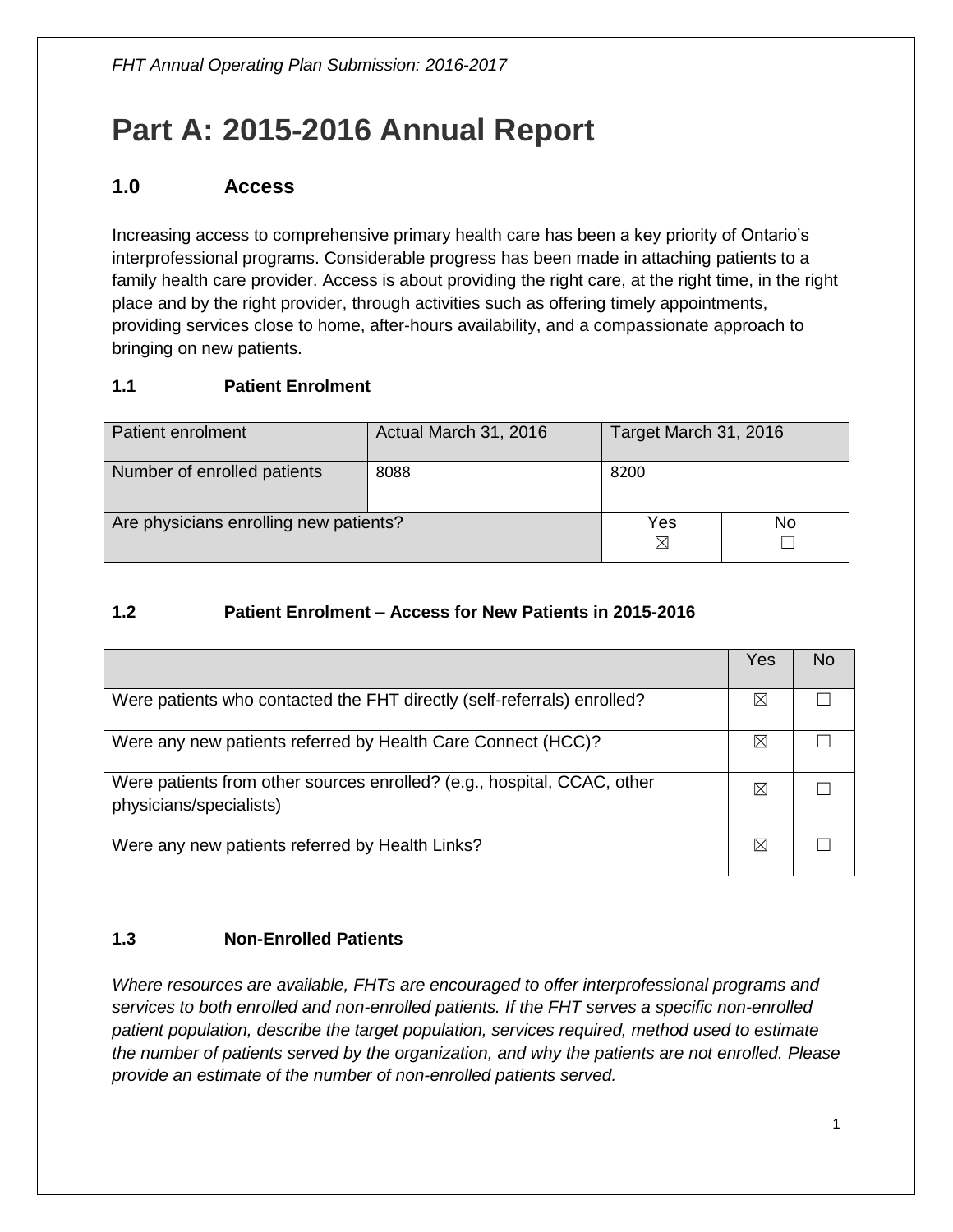It is well documented that the 1%-5% users of healthcare, characterized as the complex/high user patients, comprise specific target population that decline enrolment or are not rostered due to a variety of needs that cannot be met by the FHT alone.

Utilizing our Nightingale EMR system and ICD codes we are able to create patient registries to show primarily the correlation between non enrolled patients and certain disease types and illnesses. This has informed the additional services and programs as well as the community supports and relationships that we are creating to identify and meet the needs of these target groups.

Most specifically OFHT has found that there is a distinct relationship between non enrolled patients and the following issues:

- 1. Care of the Elderly (Frail Elderly)
- 2. Serious Mental Health, Addictions (Concurrent Disorders and Dual Diagnosis)
- 3. Chronic Pain; Degenerative Diseases
- 4. Older teens (transition between Child & Youth Services, to Adult Services well documented gap in the transition)
- 5. Socio- Economic Status issues, other Social Determinants of health

Additionally there is a notable bolus of patients whose decision to not roster could collectively be described as simply wanting convenience. They understand their obligations with respect to being rostered and so do not agree to do so. They do not want to give up the convenience of stopping at any walk in clinic whenever and wherever they want. Until there are some changes to the existence and convenience of walk-in clinics, these unrostered patients will always exist.

#### Care of the Elderly/Frail Elderly

OakMed FHT has a large demographic of older patients as 3 Physicians have a specialty in care of the elderly. Therein, many patients come from the surrounding areas (Hamilton, Burlington, Mississauga etc.) have the opportunity to receive our exceptional care.

Furthermore, during bad weather conditions frail elderly patients are reluctant to travel to their Family Doctor, especially when they are coming from surrounding areas. That is when the potential of going around the corner to a walk-in clinic for a quick concern seems like a good enough solution, therefore we have to come up with ways to address this predicament. To remedy this, OakMed FHT has created close relationships with our transportation services: Care-a-van and Red Cross, as well as we have partnered with Seniors in Need; these services, however, require 10-12 days advance notice in order to use them. In numerous cases, when elderly patients do not have family or friends available to drive them, or when they lack the funds for taxi, they end up visiting another health provider. We have tried to address this issue by providing home visits whenever possible, but unfortunately, since we have a large number of elderly patients, we cannot possibly provide home visits to all patients. Ultimately, the bulk of our physicians' time has to be dedicated to the in-house patients.

Additionally, we have tried to support this demographic by providing specialized services such as our Memory Clinic, Elder Care workshops, Chronic Pain management, Let's Talk Diabetes, Polypharmacy and Sleep Well. Our Seniors' program that we run in cooperation with the Oak Park Neighbourhood Community Centre and the Alzheimer's Society of Brant, Haldimand Norfolk, Hamilton Halton has proved to be a highly anticipated weekly event for the seniors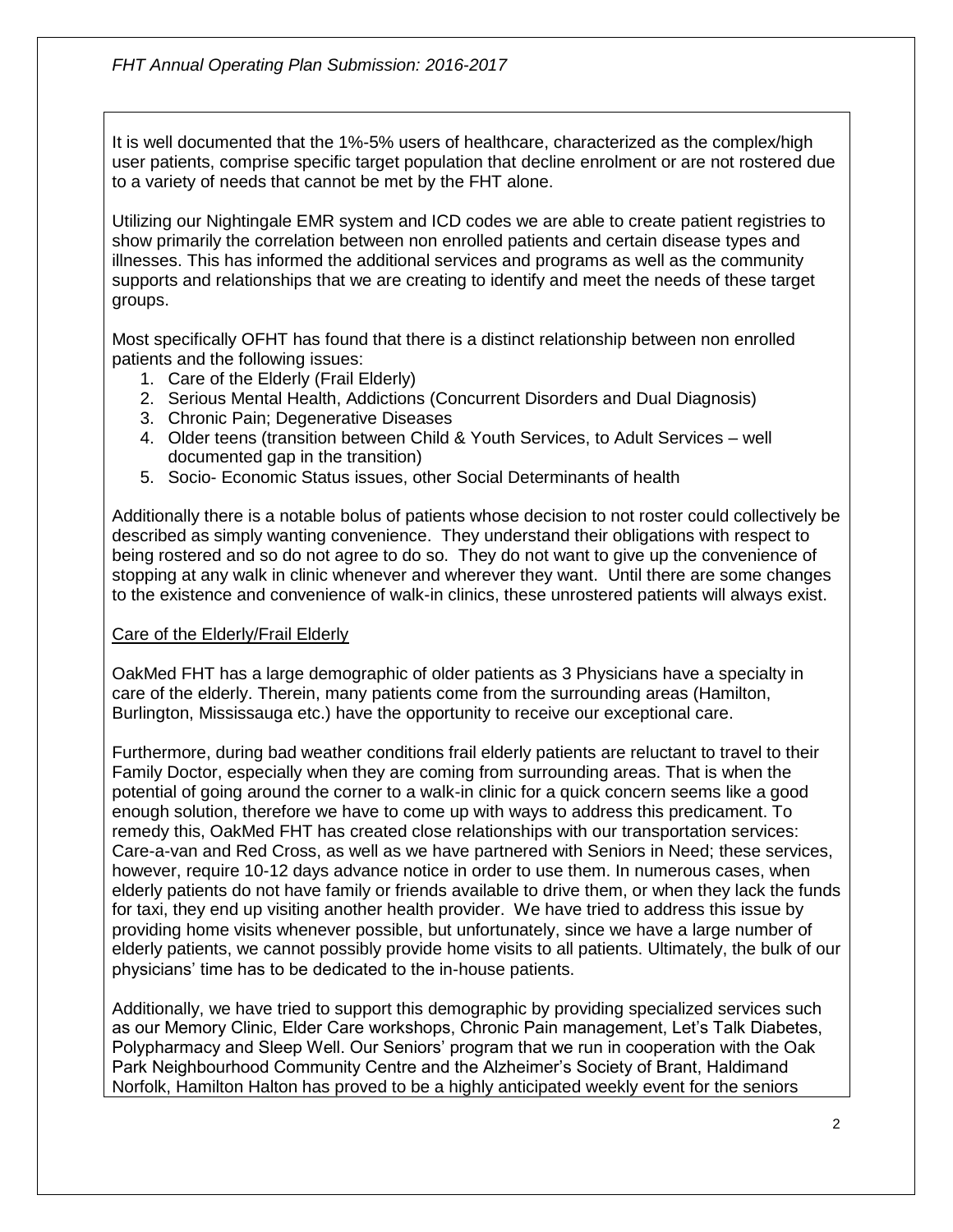residing in the community. The program's recreational and educational components are structured to meet the needs of this demographic.

#### Serious Mental Health, Addictions, Concurrent Disorder and Dual Diagnosis

At present OakMed FHT has 1.0FTE RSW. Our RSW was seeing near 600+ individual patients for a mix of psychotherapy, harm reduction, discharge planning, case management, resources provisions, system navigation and supportive counseling while running near 8 groups. It is impossible to meet multi-dimensional needs of this population with this limited resource. More often than not this population does not have an address, access to transportation and very limited, if any, financial means. It is frequently a choice between having a next meal and purchasing a prescribed medication, so missed appointments, no shows, going to walk-in clinics have become the norm as we're trying to accommodate these patients to the best of our abilities.

OakMed FHT continues to find ways to better service this group by partnering with community support services such as Summit Housing, Addictions supportive housing (ASH), ADAPT, AA, NA, CMHA, TEACH programs/services, STRIDE (dual diagnosis services for employment support), Halton Women's Centre, Ready4Life, Our Scars, Homewood, and HHS outpatient. We have done our best to ensure that appointments are booked at times which accommodate patient needs (evenings, mornings, weekends), we provide reminder calls and use a strengths based solution focused empowerment approach to patients coming to the FHT for their own care.. We partnered with the Oak Park Neighbourhood Centre in order to accommodate more patients willing to attend our programs.

#### Chronic Pain/Degenerative Diseases

We partnered with the existing chronic pain services in our community – Maximize Your Health and Arthritis Society to service patients with established chronic pain more efficiently. However, unfortunately, we've experienced a low demand in the program due to a very limited population needing the services; this development prompted the decision to close the program and to divert human and financial resources to the programs with the higher demand.

#### Older teens (transitional services)

It is a well-documented gap that transitional services are notorious for. OakMed FHT understands that healthy behaviors and wellness starts at a young age so, we try to ensure that patient and family health is always looked after. That being said, self-harm/injury behaviors, eating disorders and substance use and abuse are prevalent in our demographic and we are unable to continue to meet the demands of serious issues that impact mental, physical and emotional health. OakMed FHT has created partnerships with the local high schools, public health, Halton parents, ADAPT for youth, the navigator program (HHS), Oak Park Neighborhood Centre, Reach Out Centre for Kids (ROCK), Eating Disorder program at HHS and Credit Valley Hospital. Currently, our RSW provides an array of services to this population, including psychotherapy, harm reduction, discharge planning, case management, resources provision, system navigation and supportive counselling. When appropriate, older teen patients participate in mental wellness groups alongside adult patients. When that isn't suitable, older teen patients are connected to mental wellness groups in the community that are specific to this population. Our RSW has specialized training in Eating Disorders and is consulting adolescent patients on the issue.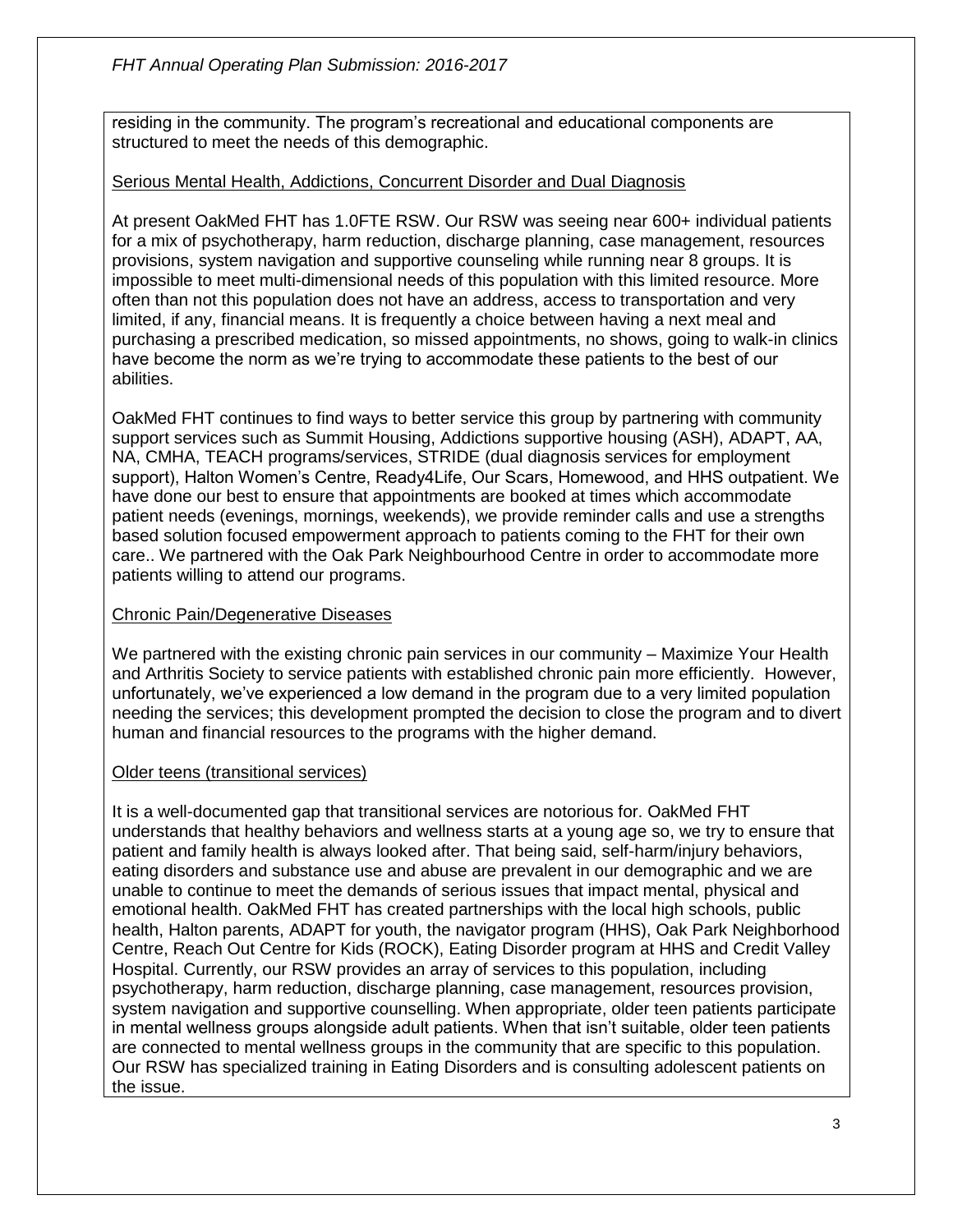#### SES, other Social Determinants to Health

While it is an undisputed fact that our clinic specializes in primary care and disease prevention, the social determinants of health are some of the crucial factors contributing to one's overall well- being that cannot be overlooked. Some of our patients fall into a range of a lower socioeconomic group and as a result experience precarious employment, sub-standard housing (or living in shelters), inadequate income and food insecurity amongst other issues. Unfortunately, a great majority of this population experience poor physical and mental health. Our team tries to address these issues by accommodating concerns these patients might have in terms of accessibility to our doctors and services.

Our patients are able to obtain their medication on site through Total Health Pharmacy (in partnership with OakMed FHT), thus eliminating the need for traveling and postponing the administration of prescribed medication.

Patients' access to various financial and medication support is eased with an aid of our RSW who works with Ontario Works, ODSP, ODB on patients' behalf. The on-site Registered Dietitian is providing nutrition counselling using national guidelines and through the established relationships with STRIDE, Employment Halton, local food shares, and local food banks. OakMed's patients can now access the information on resources in the community while waiting for the doctor's appointment – we have slides playing in every clinical room on various health topics as well featuring the links to the community access sources. This is especially important highlighting our role as a bridge between primary and social services in the community as outlined in the Patients First Report (2015).

OakMed FHT is in direct on-going contact with Crisis Outreach and Support Team (COAST) in order to reach patients in need; we also employ social media avenues like Facebook, YouTube, Twitter, Instagram, LinkedIn, Website in order to reach community at large with the aim to provide information pertaining to access to service, appropriate medical information (especially during high epidemic seasons). Our clinic also provides urgent care evenings appointments, specifically convenient to patients in dire medical need and/or crisis.

#### *Are FHT programs available to members of the broader community? Please explain.*

FHT programs are available to non-rostered patients with the referral of a family physician. Members of a broader community currently are now able to join OakMed's programs; this development expands our outreach into the community.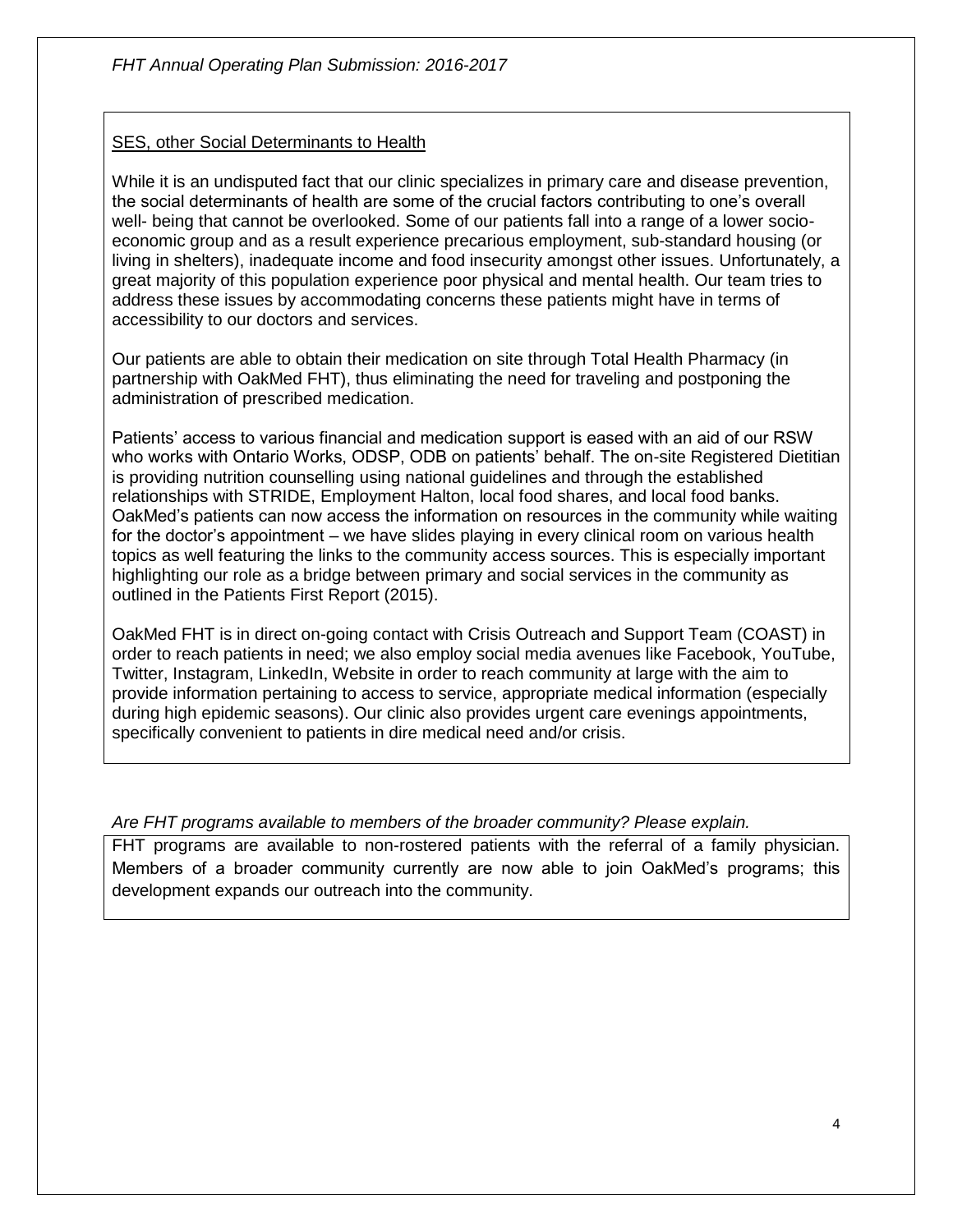*FHT Annual Operating Plan Submission: 2016-2017*

### **1.4 French Language Services**

|                                                                                       | Physician |           | <b>IHP</b> |     |  |  |  |
|---------------------------------------------------------------------------------------|-----------|-----------|------------|-----|--|--|--|
| Does the FHT serve patients whose mother tongue is French,                            | Yes       | <b>No</b> | Yes        | No. |  |  |  |
| or patients who are more comfortable speaking French?                                 |           | ⊠         |            | ⊠   |  |  |  |
| If yes, provide an estimate of how many patients                                      |           |           |            |     |  |  |  |
| What FHT programs/services are provided in French?                                    |           |           |            |     |  |  |  |
| We do not have any programs/services provided in French due to the absence in demand. |           |           |            |     |  |  |  |

### **1.5 Regular and Extended Hours**

|                                    | Physician                 | <b>IHP</b>                             |
|------------------------------------|---------------------------|----------------------------------------|
| What are your                      | Hours of operation:       | Hours of operation:                    |
| regular hours of<br>operation when | Mon: 9:00am-5:00pm        | Mon: 9:00am-5:00pm                     |
| patients can<br>access IHP and     | Tues:9:00am-5:00pm        | Tues:9:00am-5:00pm                     |
| physician                          | Wed:9:00am-5:00pm         | Wed:9:00am-5:00pm                      |
| services?<br>Ex.: Mon: 9-5,        | Thurs:9:00am-5:00pm       | Thurs:9:00am-5:00pm                    |
| Tues: 8-4, etc.                    | Fri:9:00am-5:00pm         | Fri:9:00am-5:00pm                      |
|                                    | Sat:                      | Sat:                                   |
|                                    | Sun:                      | Sun:                                   |
| When are FHT                       | <b>Extended hours:</b>    | Extended hours:                        |
| services available<br>after hours? | Mon: 5:00pm-8:00pm        | Mon: 8:30am-9:00am; 5:00pm-8:00pm      |
|                                    | Tues: 5:00pm-8:00pm       | Tues: 8:30am-9:00am; 5:00pm-8:00pm     |
|                                    | Wed: 5:00pm-8:00pm        | Wed: 8:30am-9:00am; 5:00pm-8:00pm      |
|                                    | Thurs: 5:00pm-8:00pm      | Thurs: 8:30am-9:00am; 5:00pm-8:00pm    |
|                                    | Fri:                      | Fri: 8:30am-9:00am                     |
|                                    | Sat:10:00am-1:00pm        | Sat: 10am-1:00pm                       |
|                                    | Sun:                      | Sun:                                   |
|                                    | Physicians will make home | IHPs are available to patients through |
|                                    | visits when               | groups and later evening appointments/ |
|                                    | required/needed.          | Weekend appointments and home visits   |
|                                    |                           | as required                            |
|                                    |                           |                                        |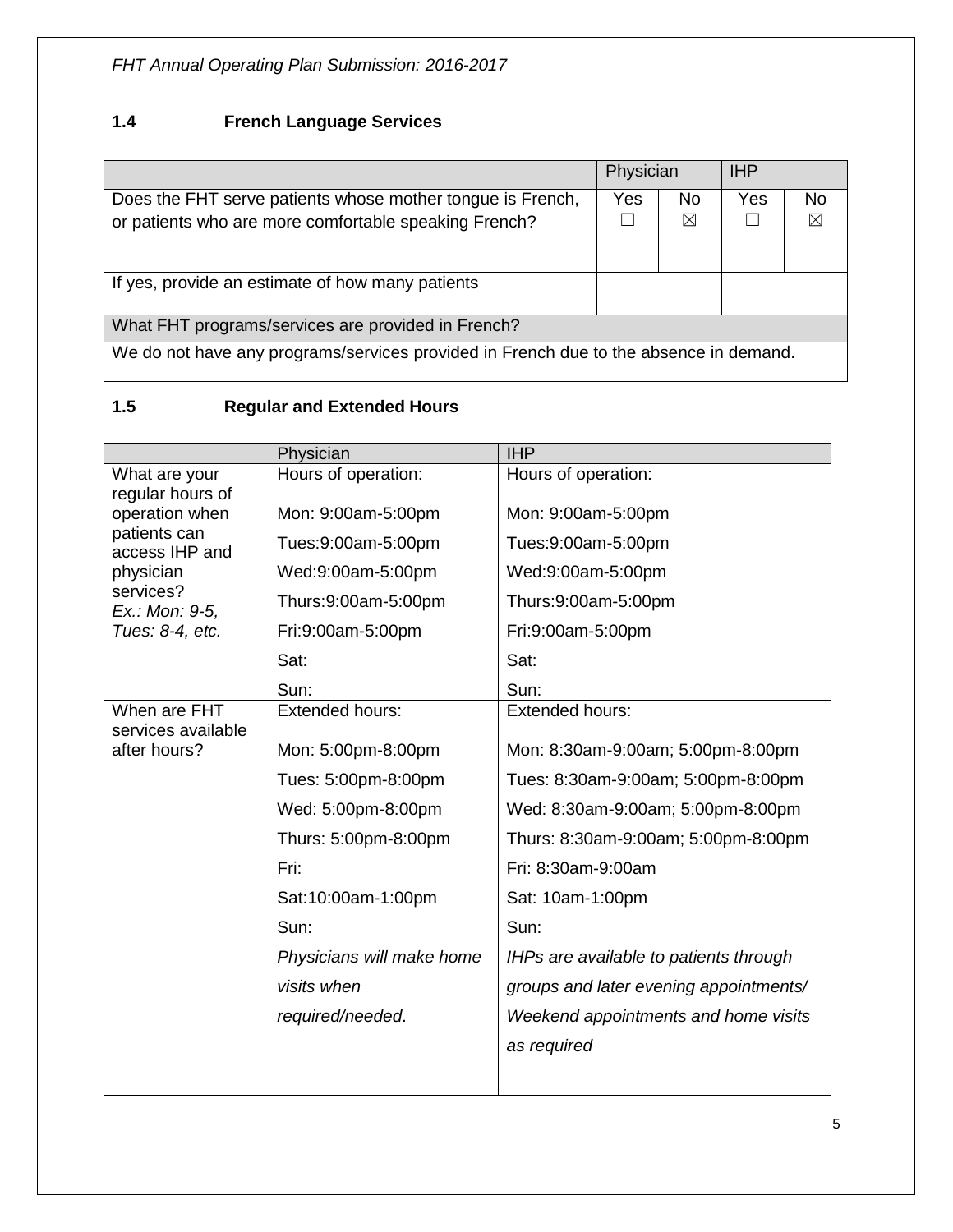| Identify which       |                                                                                                                                                                                                                                                                                                                                                                                                                                                                                                                                                                                                                                                                                                                                                                                                                                                |
|----------------------|------------------------------------------------------------------------------------------------------------------------------------------------------------------------------------------------------------------------------------------------------------------------------------------------------------------------------------------------------------------------------------------------------------------------------------------------------------------------------------------------------------------------------------------------------------------------------------------------------------------------------------------------------------------------------------------------------------------------------------------------------------------------------------------------------------------------------------------------|
| programs are         | Diagnosis and treatment<br>$\bullet$                                                                                                                                                                                                                                                                                                                                                                                                                                                                                                                                                                                                                                                                                                                                                                                                           |
| offered after hours: | Nursing services: Administration of routine immunizations,<br>$\bullet$<br>administration of flu vaccines, administration of injections such as<br>Vitamin B12, testosterone and TB testing. Wart treatment, ear<br>syringing, wound care, skin tag removal, blood pressure checks,<br>ECG testing, application of heart monitor, Suture/Staple removal.<br>Nursing Counseling: cholesterol, diabetes, blood pressure,<br>$\bullet$<br>osteopenia/osteoporosis, UTI, yeast infection, bacterial vaginosis,<br>pap test, mammograms, baby care<br>Primary reproductive care (e.g., counseling on birth control and<br>٠<br>family planning)<br>Primary mental health care (early identification and treatment of<br>$\bullet$<br>emotional and psychiatric illnesses)<br>Providing psychotherapy, and/or supportive counseling for<br>$\bullet$ |
|                      | prevention of depression, grief, anxiety, self-esteem, and chronic<br>pain.                                                                                                                                                                                                                                                                                                                                                                                                                                                                                                                                                                                                                                                                                                                                                                    |
|                      | <b>Couples Therapy</b><br>٠                                                                                                                                                                                                                                                                                                                                                                                                                                                                                                                                                                                                                                                                                                                                                                                                                    |
|                      | <b>Family Counselling</b><br>٠                                                                                                                                                                                                                                                                                                                                                                                                                                                                                                                                                                                                                                                                                                                                                                                                                 |
|                      | Primary palliative care (direct provision or support to the team<br>$\bullet$                                                                                                                                                                                                                                                                                                                                                                                                                                                                                                                                                                                                                                                                                                                                                                  |
|                      | responsible for providing palliative care)                                                                                                                                                                                                                                                                                                                                                                                                                                                                                                                                                                                                                                                                                                                                                                                                     |
|                      | Support for hospital, home, public health and long-term care<br>٠                                                                                                                                                                                                                                                                                                                                                                                                                                                                                                                                                                                                                                                                                                                                                                              |
|                      | facilities (through formalized linkages, assist with discharge<br>planning, rehabilitation services, out-patient follow-up and                                                                                                                                                                                                                                                                                                                                                                                                                                                                                                                                                                                                                                                                                                                 |
|                      | arrangement of home care services)                                                                                                                                                                                                                                                                                                                                                                                                                                                                                                                                                                                                                                                                                                                                                                                                             |
|                      | Service coordination and referral (coordination of services within the<br>٠                                                                                                                                                                                                                                                                                                                                                                                                                                                                                                                                                                                                                                                                                                                                                                    |
|                      | FHT and, where appropriate, connecting patients to necessary                                                                                                                                                                                                                                                                                                                                                                                                                                                                                                                                                                                                                                                                                                                                                                                   |
|                      | resources, supports, health care providers, agencies in the                                                                                                                                                                                                                                                                                                                                                                                                                                                                                                                                                                                                                                                                                                                                                                                    |
|                      | community)                                                                                                                                                                                                                                                                                                                                                                                                                                                                                                                                                                                                                                                                                                                                                                                                                                     |
|                      | Patient education and preventative care (e.g., development of self -<br>٠<br>care tools and supports)                                                                                                                                                                                                                                                                                                                                                                                                                                                                                                                                                                                                                                                                                                                                          |
|                      | <b>Medication Review and Reconciliation</b><br>٠                                                                                                                                                                                                                                                                                                                                                                                                                                                                                                                                                                                                                                                                                                                                                                                               |
|                      | Medication Management (change or taper)<br>$\bullet$                                                                                                                                                                                                                                                                                                                                                                                                                                                                                                                                                                                                                                                                                                                                                                                           |
|                      | Adverse Drug Reaction assessment                                                                                                                                                                                                                                                                                                                                                                                                                                                                                                                                                                                                                                                                                                                                                                                                               |
|                      | Smoking Cessation information and counselling                                                                                                                                                                                                                                                                                                                                                                                                                                                                                                                                                                                                                                                                                                                                                                                                  |
|                      | Sleep Hygiene information and counselling<br>٠<br>individual review of your medication                                                                                                                                                                                                                                                                                                                                                                                                                                                                                                                                                                                                                                                                                                                                                         |
|                      | ٠<br>Information and education about your medication<br>$\bullet$                                                                                                                                                                                                                                                                                                                                                                                                                                                                                                                                                                                                                                                                                                                                                                              |
|                      | Keeping your medication record up-to-date with your physician (if<br>$\bullet$                                                                                                                                                                                                                                                                                                                                                                                                                                                                                                                                                                                                                                                                                                                                                                 |
|                      | you have just been released from the hospital with new medications                                                                                                                                                                                                                                                                                                                                                                                                                                                                                                                                                                                                                                                                                                                                                                             |
|                      | or you are seeing specialists who are prescribing you medications)                                                                                                                                                                                                                                                                                                                                                                                                                                                                                                                                                                                                                                                                                                                                                                             |
|                      | Strategies to help you deal with the side-effects of medication<br>٠                                                                                                                                                                                                                                                                                                                                                                                                                                                                                                                                                                                                                                                                                                                                                                           |
|                      | Home visits for the frail elderly and patients with severe mental<br>$\bullet$<br>illness (i.e. house bound)                                                                                                                                                                                                                                                                                                                                                                                                                                                                                                                                                                                                                                                                                                                                   |
|                      | Counseling and outreach services utilizing technology i.e. visits over<br>٠<br>Skype, phone                                                                                                                                                                                                                                                                                                                                                                                                                                                                                                                                                                                                                                                                                                                                                    |
|                      | Outreach through Social Media - health promotion, chronic disease<br>$\bullet$<br>management and preventative care direct to patients in their homes                                                                                                                                                                                                                                                                                                                                                                                                                                                                                                                                                                                                                                                                                           |
|                      | via technology                                                                                                                                                                                                                                                                                                                                                                                                                                                                                                                                                                                                                                                                                                                                                                                                                                 |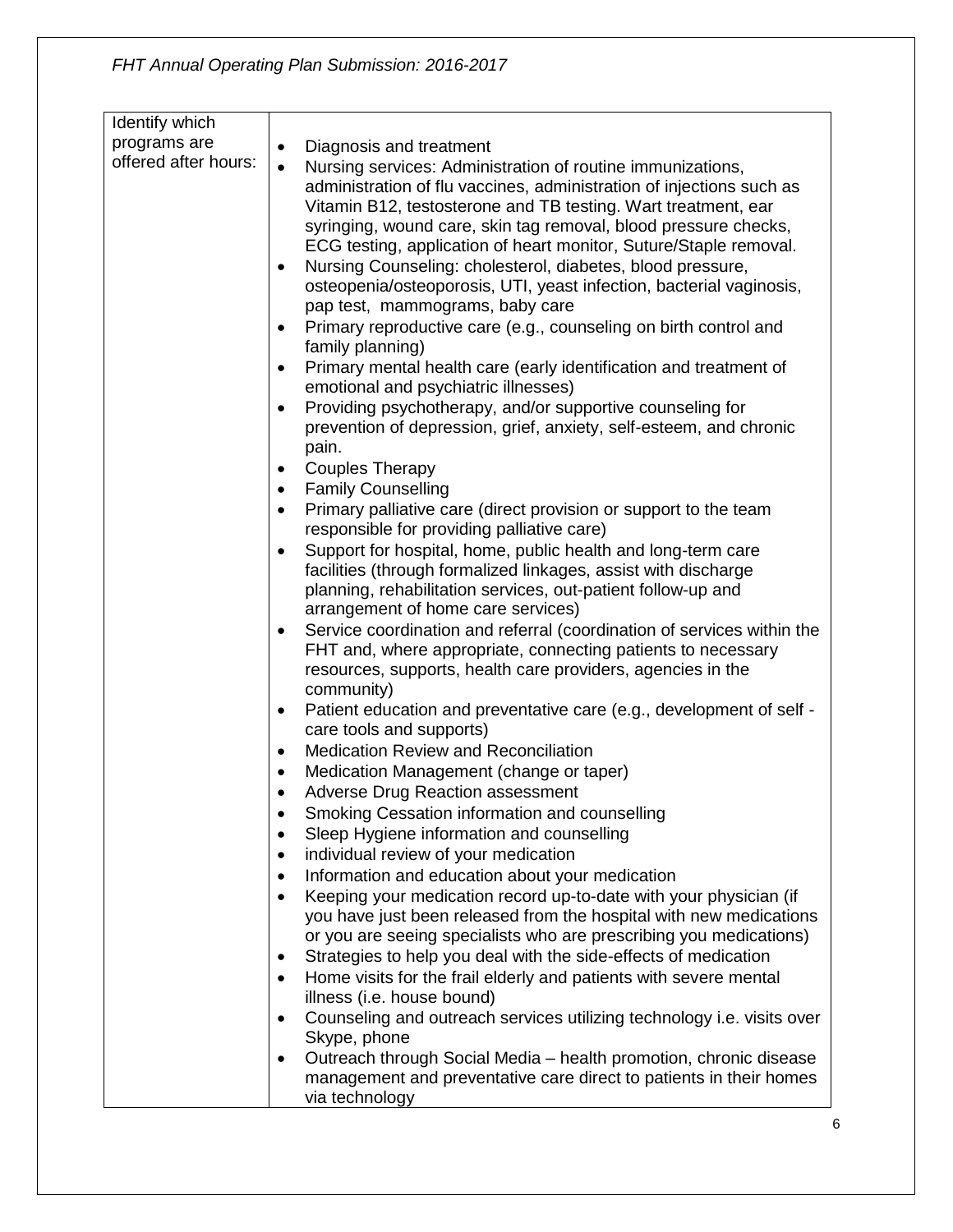*FHT Annual Operating Plan Submission: 2016-2017*

|                         | $\bullet$                                                                    | Organized health promotion, chronic disease management and<br>preventative care programming and initiatives such as:                                                                                                                                                                                                                                                                                                                                                                                                                                                                                                                                                                   |  |   |  |  |  |
|-------------------------|------------------------------------------------------------------------------|----------------------------------------------------------------------------------------------------------------------------------------------------------------------------------------------------------------------------------------------------------------------------------------------------------------------------------------------------------------------------------------------------------------------------------------------------------------------------------------------------------------------------------------------------------------------------------------------------------------------------------------------------------------------------------------|--|---|--|--|--|
|                         | $\circ$                                                                      | <b>BREATHE</b>                                                                                                                                                                                                                                                                                                                                                                                                                                                                                                                                                                                                                                                                         |  |   |  |  |  |
|                         | $\circ$                                                                      | <b>Parenting Program</b>                                                                                                                                                                                                                                                                                                                                                                                                                                                                                                                                                                                                                                                               |  |   |  |  |  |
|                         | $\circ$                                                                      | <b>Diabetes Program</b>                                                                                                                                                                                                                                                                                                                                                                                                                                                                                                                                                                                                                                                                |  |   |  |  |  |
|                         | $\circ$                                                                      | <b>Rise Up</b>                                                                                                                                                                                                                                                                                                                                                                                                                                                                                                                                                                                                                                                                         |  |   |  |  |  |
|                         | $\circ$                                                                      | <b>Healthy You</b>                                                                                                                                                                                                                                                                                                                                                                                                                                                                                                                                                                                                                                                                     |  |   |  |  |  |
|                         | $\circ$                                                                      | <b>Healthy Heart</b>                                                                                                                                                                                                                                                                                                                                                                                                                                                                                                                                                                                                                                                                   |  |   |  |  |  |
|                         | $\circ$                                                                      | <b>Smoking Cessation</b>                                                                                                                                                                                                                                                                                                                                                                                                                                                                                                                                                                                                                                                               |  |   |  |  |  |
|                         | Polypharmacy<br>$\circ$                                                      |                                                                                                                                                                                                                                                                                                                                                                                                                                                                                                                                                                                                                                                                                        |  |   |  |  |  |
|                         | <b>Memory Clinic</b><br>$\circ$                                              |                                                                                                                                                                                                                                                                                                                                                                                                                                                                                                                                                                                                                                                                                        |  |   |  |  |  |
|                         | $\circ$                                                                      | Sleep Well                                                                                                                                                                                                                                                                                                                                                                                                                                                                                                                                                                                                                                                                             |  |   |  |  |  |
|                         | O<br>Seniors Program with Oak Park                                           |                                                                                                                                                                                                                                                                                                                                                                                                                                                                                                                                                                                                                                                                                        |  |   |  |  |  |
|                         | Indicate if the physician group is exempt from the after-hours<br>Yes<br>No. |                                                                                                                                                                                                                                                                                                                                                                                                                                                                                                                                                                                                                                                                                        |  |   |  |  |  |
| requirement             |                                                                              |                                                                                                                                                                                                                                                                                                                                                                                                                                                                                                                                                                                                                                                                                        |  | ⊠ |  |  |  |
| Additional information: |                                                                              |                                                                                                                                                                                                                                                                                                                                                                                                                                                                                                                                                                                                                                                                                        |  |   |  |  |  |
|                         |                                                                              | OakMed Family Health Team is available to patients through 1:1 visits, programs, house and<br>community visits, urgent care clinics and scheduled services throughout the day/evening in<br>order to offer the access to services to our patients. Both Physicians and IHPs schedules are<br>adjusted to meet the needs of the patients, not the needs of the providers. Providers'<br>schedules are not set, and with a rare exception, are regularly altered in order to meet the<br>demands of our patients and their families. We also utilize services such as skype and social<br>media to reach our patients irrespective of any geographical, transportation and accessibility |  |   |  |  |  |

barriers. We also do access translators both for hearing impaired and language differences in order that patients have their best care. Our motto is to be accessible for all our patients, to satisfy their health needs and concerns and to show that we genuinely care about them!

#### **1.6 Timely Access to Care**

*Please provide information on how appointments were scheduled in 2015-2016.*

| <b>Timely Access to Care</b>                                                                                                  | Physician          |       | <b>IHP</b> |           |
|-------------------------------------------------------------------------------------------------------------------------------|--------------------|-------|------------|-----------|
| Does the FHT currently schedule appointments on the same day or<br>next day (within 24 to 48 hours)?                          | Yes<br>$\boxtimes$ | No.   | Yes        | <b>No</b> |
| If yes, what percentage of total enrolled patients is able to see a<br>practitioner on the same day or next day, when needed? |                    | 100 % |            | 100 %     |

#### **1.7 Other Access Measures**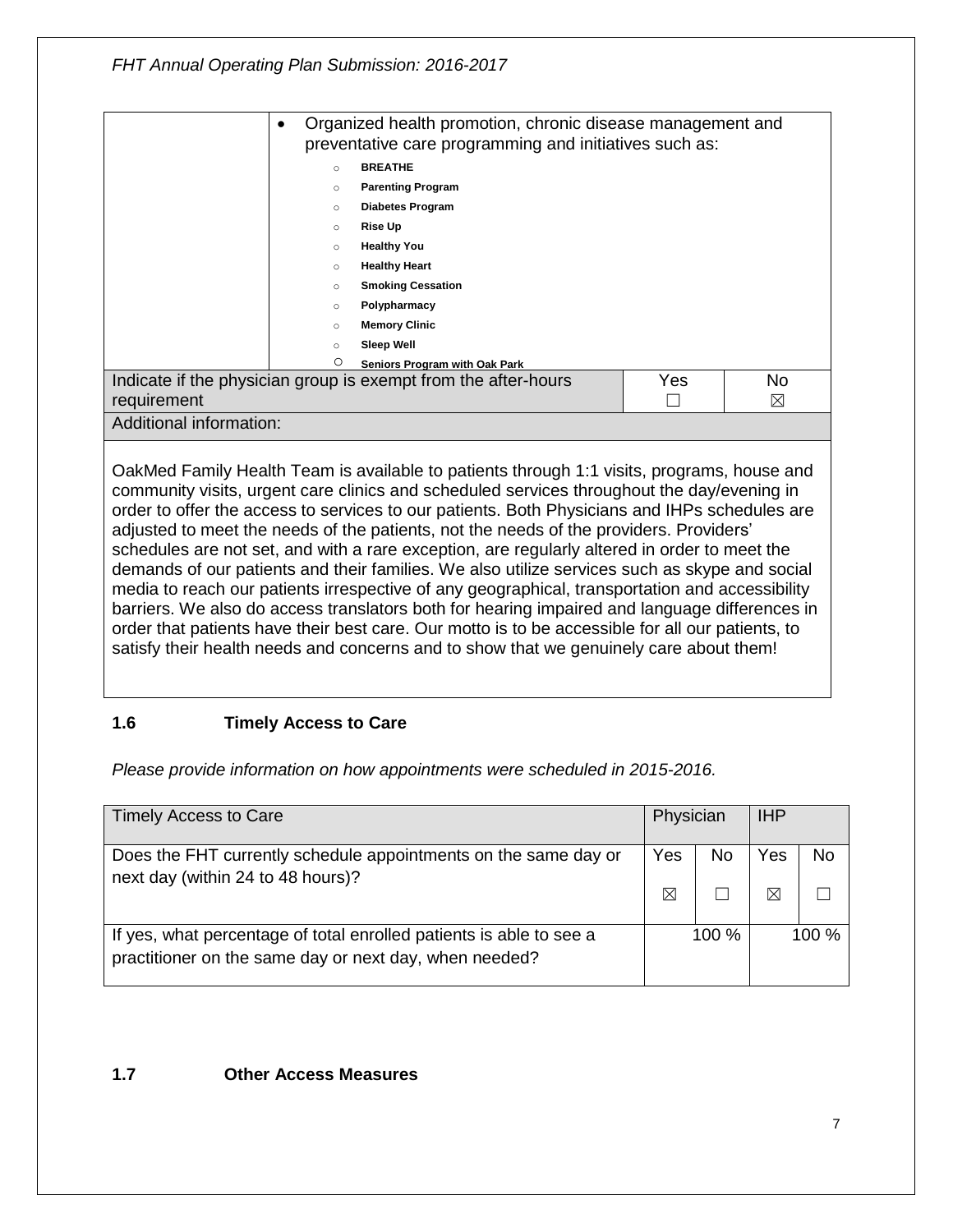| <b>Other Access Measures</b>                                                                                                                                                                                                                                                                                                                                                                                                                                                                                          |                                                                                                                                                                             | Physician | <b>IHP</b>  |     |           |  |  |
|-----------------------------------------------------------------------------------------------------------------------------------------------------------------------------------------------------------------------------------------------------------------------------------------------------------------------------------------------------------------------------------------------------------------------------------------------------------------------------------------------------------------------|-----------------------------------------------------------------------------------------------------------------------------------------------------------------------------|-----------|-------------|-----|-----------|--|--|
| Percentage of FHT practitioners who currently<br>provide home visits?                                                                                                                                                                                                                                                                                                                                                                                                                                                 |                                                                                                                                                                             | 95 %      |             |     | 95 %      |  |  |
| Which types of IHPs perform home visits?                                                                                                                                                                                                                                                                                                                                                                                                                                                                              |                                                                                                                                                                             |           | RSW, RN, NP |     |           |  |  |
| Number of home visits performed by IHPs in                                                                                                                                                                                                                                                                                                                                                                                                                                                                            |                                                                                                                                                                             |           | 11          |     |           |  |  |
| 2015-2016                                                                                                                                                                                                                                                                                                                                                                                                                                                                                                             |                                                                                                                                                                             |           |             |     |           |  |  |
| <b>Emergency Department (ED) Diversion</b>                                                                                                                                                                                                                                                                                                                                                                                                                                                                            |                                                                                                                                                                             |           |             |     |           |  |  |
| Does the FHT have a strategy to divert enrolled patients from the ED (Aside                                                                                                                                                                                                                                                                                                                                                                                                                                           |                                                                                                                                                                             |           |             | Yes | <b>No</b> |  |  |
| from physician contractual requirements for after hours and advanced<br>access)?                                                                                                                                                                                                                                                                                                                                                                                                                                      |                                                                                                                                                                             |           |             | ⊠   | $\Box$    |  |  |
| Please describe the strategy: (Examples: NP after-hour clinics, ED Reports (CTAS 4, 5),                                                                                                                                                                                                                                                                                                                                                                                                                               |                                                                                                                                                                             |           |             |     |           |  |  |
| triaging, patient awareness procedures (phone calls, posters, website, reminders), hospital<br>discharge follow-up, outside use reports follow up)                                                                                                                                                                                                                                                                                                                                                                    |                                                                                                                                                                             |           |             |     |           |  |  |
|                                                                                                                                                                                                                                                                                                                                                                                                                                                                                                                       |                                                                                                                                                                             |           |             |     |           |  |  |
| 1. OakMed FHT partnerships with CCAC, Links2Care, Homewatch Caregivers, Maximize<br>Your Health (pain management program), Alzheimer's Society, Meals on Wheels,<br>Halton Diabetes Mobile Team, Seniors in Need, Acclaim Health, Nurse Next Door,<br>March of Dimes, Red Cross who work with the IHPs (most specifically the RSW, NP and<br>RN) to collaborate on care plans to identify what services/provisions are required and<br>that which need to be put in place in order for patients to live well at home. |                                                                                                                                                                             |           |             |     |           |  |  |
| 2. OakMed's Executive Director Paul Faguy and Dr. Corinne Breen are active members of<br>the Oakville Health Link Steering Committee. Their involvement translates into close<br>cooperation between the OakMed FHT and Oakville's Health Links.                                                                                                                                                                                                                                                                      |                                                                                                                                                                             |           |             |     |           |  |  |
| 3. Our NP is seeing pre-booked and same day patients, thus allowing doctors to take on<br>more patients with more complicated health needs, hence increasing clinic's overall<br>patient volume.                                                                                                                                                                                                                                                                                                                      |                                                                                                                                                                             |           |             |     |           |  |  |
| The OakMed FHT MDs provide more than the Ministry's required after hours on site<br>4.<br>care, including a 3 hour weekend urgent care clinic, urgent 24 hour lab result coverage<br>and around the clock Palliative Care. Same day appointments are offered throughout<br>the day, as well as patients' phone triage to help ensure access to primary care as a first<br>option. 72 hour patient follow up upon hospital discharge is provided by the RN to<br>ensure repeat admissions are avoided.                 |                                                                                                                                                                             |           |             |     |           |  |  |
| 5.                                                                                                                                                                                                                                                                                                                                                                                                                                                                                                                    | The OakMed FHT promotes access to care at our clinic by utilization of our website,<br>social media avenues, health promotion materials, advance access, patient portal and |           |             |     |           |  |  |

*Please provide information on other types of access measures provided in 2015-2016.*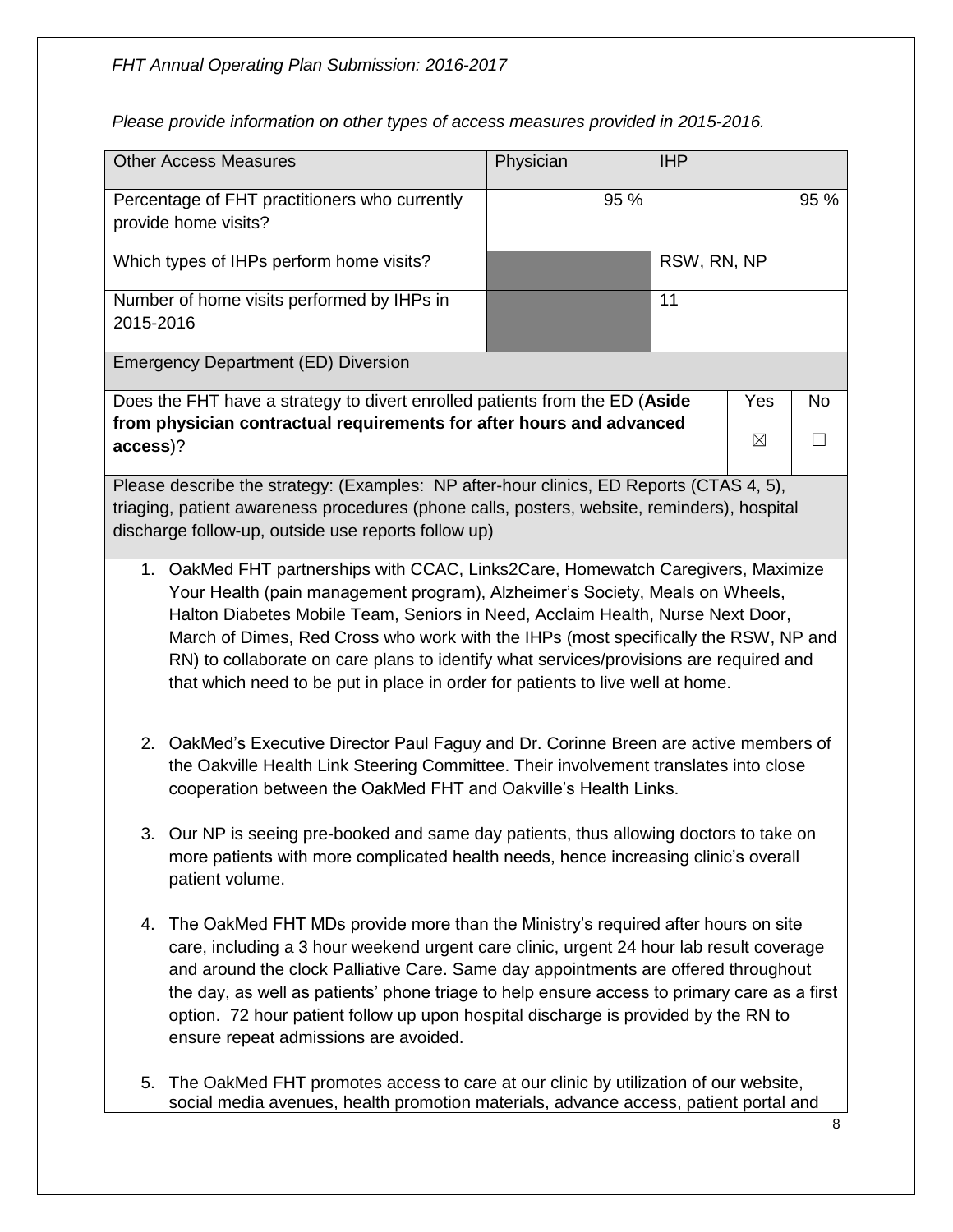triaging for urgent patients' concerns, including mental health emergencies.

- 6. Our Social Worker provides urgent appointments (same week) for both adult, adolescent and child populations to support our rostered and non-rostered patients.
- 7. Our health care professionals also provide on-site urgent care, such as suturing, minor procedures and wound care to divert emergency room visits. This provides timely access, excellent quality and cost efficient patient care. This encompasses the principles of Ontario's Action Plan for Health Care.
- 8. Our redesigned FHT programs, such as our Memory Clinic, Breathe, Anticoagulation Management, Healthy Heart help to anticipate, reduce and prevent issues that would have normally ended up as an emergency visit.
- 9. Access to Halton Healthcare Service Meditech (EMR) allows us tracking patient admissions in order to follow up with their recovery progress, a feature that ultimately lowers readmission rates and allows us to treat patients in the community. Our Complex Patient Care Coordination offers a follow-up of patients discharged from the Trafalgar Memorial Hospital with the aim to prevent re-admission and/or avoid post-hospitalization complications.
- 10. Optimization of our services and programs contribute to self-management strategies for the patient and their families, which lead to an improvement in overall patient care outcomes.

#### **2.0 Integration and Collaboration**

Collaboration with community partners is a key priority for FHTs. As the entry point to the health care system for many Ontarians, primary health care providers need to partner with other health and social service organizations in the communities they serve.

These partnerships can improve patient navigation, expand the suite of supports available to patients, and facilitate seamless transitions in all steps of the patient's journey. Meanwhile, care providers benefit from more efficient and coordinated service delivery.

#### **2.1 Service Integration and Collaboration with Other Agencies**

*For those agencies that you are either collaborating or integrated with, please check the appropriate box if you have coordinated care plans, memorandums of understanding, shared programs and services, or shared governance.*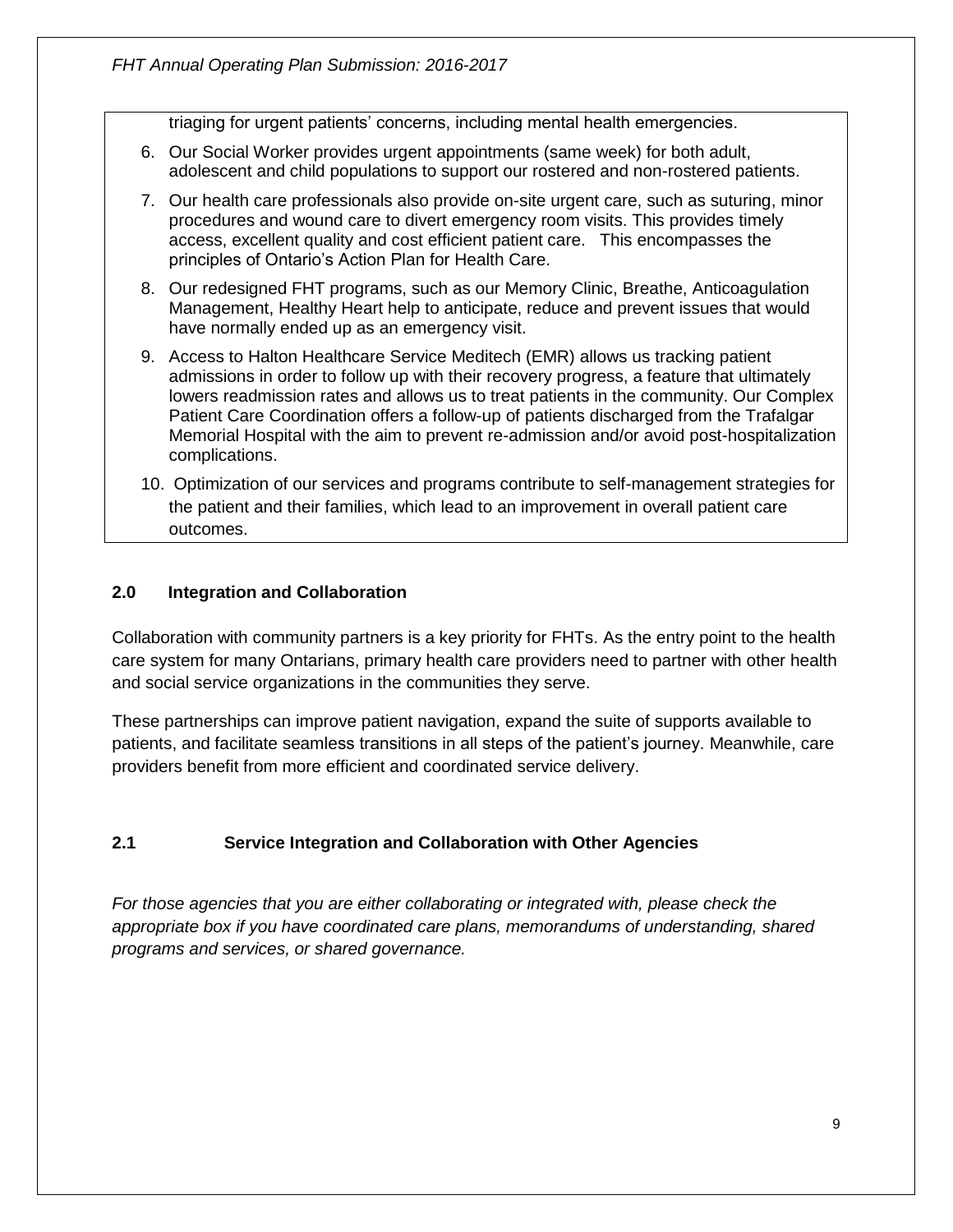|                                                      | Coordinated<br>Care Plan | ৳<br>Memorandums<br>Understanding | Shared Programs<br>and Services | Shared<br>Governance | Other       | Comments:                                                                                                                                                                                                                                                                                                                                                                                                                                                                                                                                                                                                                                                                                             |
|------------------------------------------------------|--------------------------|-----------------------------------|---------------------------------|----------------------|-------------|-------------------------------------------------------------------------------------------------------------------------------------------------------------------------------------------------------------------------------------------------------------------------------------------------------------------------------------------------------------------------------------------------------------------------------------------------------------------------------------------------------------------------------------------------------------------------------------------------------------------------------------------------------------------------------------------------------|
| Children's<br><b>Services</b>                        | $\boxtimes$              | П                                 | $\boxtimes$                     | $\Box$               | $\boxtimes$ | Collaboration with Reach Out Centre for Kids (ROCK), Posse<br>Project, Nelson Youth Centres, Woodview Mental Health and<br>Autism. Halton Parents, Oakville Parent and Child Centre as<br>well as Oak Park Neighborhood Centre. CCAC nurses in Halton<br>School Boards for transitions in care. Halton Public Health<br>Partnering programs. LHIN Adolescent Mental Health<br>Committee. Knowledge and resource sharing.<br>Early Years Parent Child Programs.                                                                                                                                                                                                                                        |
| Community<br><b>Care Access</b><br>Centre            | $\boxtimes$              | П                                 | $\boxtimes$                     | $\Box$               | ⊠           | Physicians, RSW, NP and Nurses collaborate regularly to<br>ensure appropriate home care for seniors, palliative patients,<br>and those patients that require wound care. OakMed is gearing<br>up for the upcoming changes to the CCACs structure by<br>upgrading our Quality Improvement Plan and reviewing our<br>routine opeartions.                                                                                                                                                                                                                                                                                                                                                                |
| Community<br>Health<br>Centre                        | $\Box$                   | $\vert \ \ \vert$                 | $\Box$                          | $\Box$               |             | No CHC in community                                                                                                                                                                                                                                                                                                                                                                                                                                                                                                                                                                                                                                                                                   |
| Community<br>Support<br><b>Services</b>              | $\boxtimes$              | $\Box$                            | $\boxtimes$                     | $\Box$               | $\boxtimes$ | MD's participate on MHLHIN committees. We partner with The<br>Alzheimer's Society (First Link), The Halton Diabetes Center, for<br>our Diabetes Management Program, Halton Parent Centre and<br>Public Health for our parenting programs. Oakmed MD<br>participates in the Peel Region Primary Care and Cancer<br>Network for MHLHIN and Central West LHIN Cancer Care<br>Ontario. The RSW works closely with CMHA, BSO, MDAO,<br>Summit/Ash, ADAPT, SSO, SAVIS, Hope Place, EH and a<br>variety of other community support services. We are partnering<br>with Oak Park Neighborhood Centre to share space in order to<br>provide more opportunities for patients to access allied health<br>groups. |
| Development<br>al Services                           | $\boxtimes$              | $\Box$                            | $\boxtimes$                     | □                    |             | DIEPP, (Autism Services), Early Years Parent Child Programs.                                                                                                                                                                                                                                                                                                                                                                                                                                                                                                                                                                                                                                          |
| <b>Diabetes</b><br>Education<br>Centre               | $\boxtimes$              | $\mathsf{L}$                      | $\boxtimes$                     | $\Box$               |             | We continue to collaborate with the Halton Diabetes Program in<br>a joint venture to provide additional group education sessions<br>for our patients with diabetes by offering counselling/education<br>session once a month to out of target diabetic patients. In clinic,<br>our FHT Registered Dietitian and/or FHT Registered Nurse/FHT<br>Registered Pharmacist will see diabetic patients on a regular<br>basis for routine monitoring and on-going education related to<br>various diabetic topics.                                                                                                                                                                                            |
| Local<br>Hospital                                    | $\boxtimes$              | $\Box$                            | $\boxtimes$                     | $\Box$               | $\Box$      | OakMed FHT liaisons with Halton Healthcare Services (HHS) to<br>accept unattached patients.<br>At risk patients attend HHS Outpatient Congestive Heart Failure<br>Clinics, Kidney Failure Clinics, and Geriatric Falls Clinic.<br>MD's participate on HHS Palliative Care Committee, Elder Care<br>Committee, IT Collaborative Committee and MRP/Primary Care<br>Committee.                                                                                                                                                                                                                                                                                                                           |
| Mental<br>Health and<br>Addiction<br><b>Services</b> | $\boxtimes$              | $\mathsf{L}$                      | $\boxtimes$                     | П                    |             | Halton Geriatric community Mental Health Program, Halton<br>Healthcare Services Outpatient Mental Health Program (Adult,<br>Adolescent and Eating Disorder Programs), North Halton HHS<br>Mental Health Program, Phoenix Program, Transitional Teens<br>Mental Health Program, ADAPT, SAVIS, CMHA, COAST,<br>OurScars, CHR.                                                                                                                                                                                                                                                                                                                                                                           |
| <b>Public Health</b><br>Unit                         | $\boxtimes$              | $\Box$                            | ⊠                               | $\Box$               | П           | Immunization program collaborations, as well as Public Health<br>Campaigns, such as hand washing, sexual health and parenting<br>programs.                                                                                                                                                                                                                                                                                                                                                                                                                                                                                                                                                            |
| Senior                                               | $\boxtimes$              | $\Box$                            | $\boxtimes$                     | $\Box$               |             | Kerr St. Seniors Centre, Sheridan College Seniors Program.<br>SENECA Day Program, ORCA, Seniors' Wellness                                                                                                                                                                                                                                                                                                                                                                                                                                                                                                                                                                                             |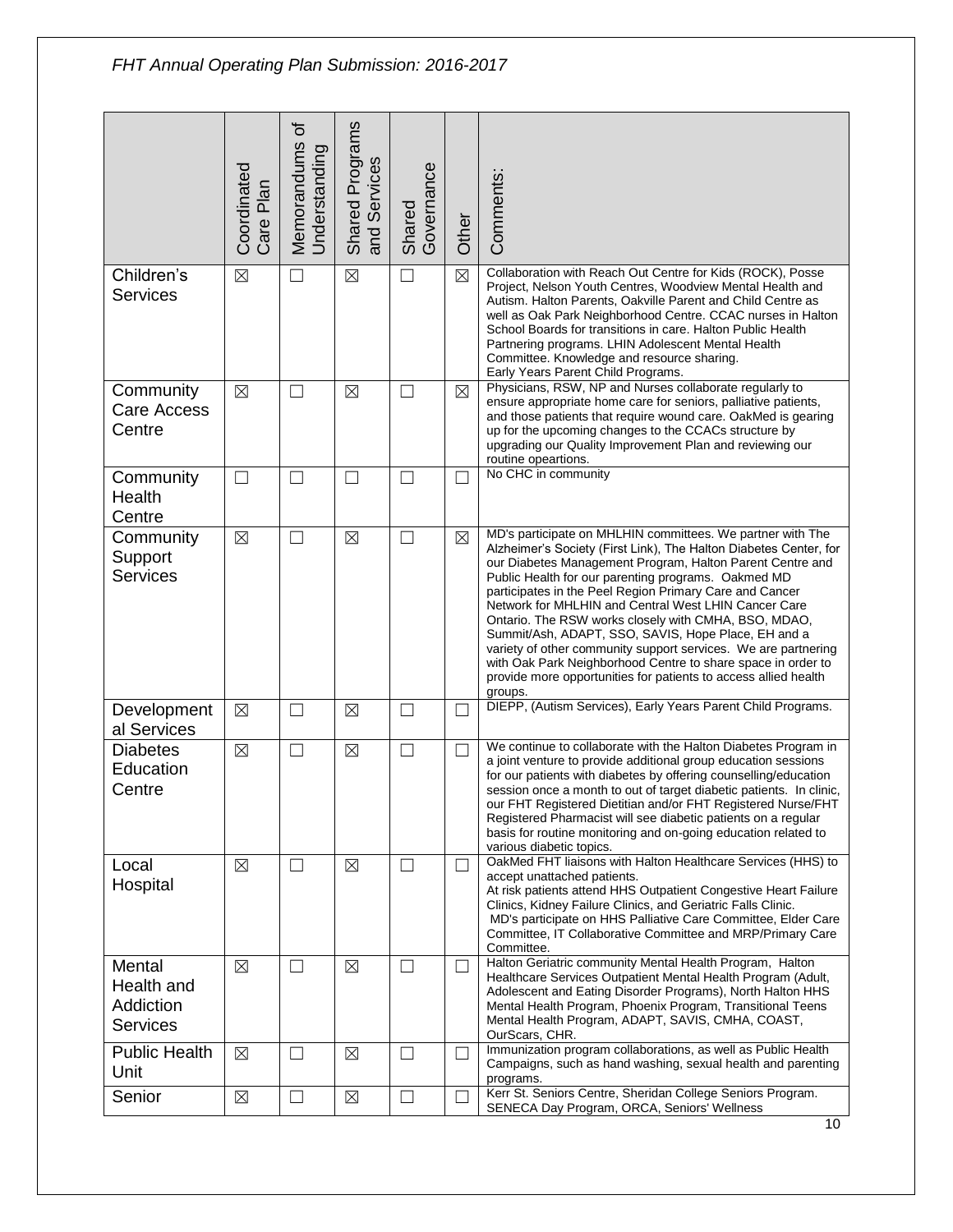| Centre and<br><b>Services</b>                                                  |             |        |             |   |   | Program/Burlington.<br>Palliative Hospices including Ian Anderson House and<br>Carpenter House. Collaboration with Halton Community<br>Palliative Services. Osteoporosis Exercise Program (Oakville<br>Physiotherapy).                                                                                                                                                                                                                                                                                                                                  |
|--------------------------------------------------------------------------------|-------------|--------|-------------|---|---|---------------------------------------------------------------------------------------------------------------------------------------------------------------------------------------------------------------------------------------------------------------------------------------------------------------------------------------------------------------------------------------------------------------------------------------------------------------------------------------------------------------------------------------------------------|
| FHT:<br>(specify)                                                              | $\boxtimes$ | $\Box$ | $\boxtimes$ | Г |   | Working with other FHTs (Summerville FHT, Credit Valley FHT,<br>Prime Care FHT) for quality improvement with shared QIDS<br>person<br>Memory Clinic - Dr. Linda Lee - The Centre for Family<br>Medicine FHT, Hamilton Family Health Team, Guelph Family<br>Health Team, Garden City, North York Family Health Team,<br>Southlake Family Health Team, and Taddlecreek - program<br>sharing.                                                                                                                                                              |
| Long-Term<br>Care Homes                                                        | Π           | П      | Г           | Г | □ | Connections to LTC through CCAC partnerships.                                                                                                                                                                                                                                                                                                                                                                                                                                                                                                           |
| Other:<br>Oak Park<br>Neighbourhood<br>Centre<br>http://opnc.ca                | $\boxtimes$ | $\Box$ | $\boxtimes$ |   | П | OakMed FHT's patients are benefitting from the availability of<br>Oak Park Neighbourhood Centre facilities where various new<br>programs are available to a wider segment of population. Oak<br>Park Seniors' program (OakMed's collaboration with the Centre)<br>attracts a lot of seniors residing in the community.<br>OakMed is currently running highly successful Healthy You,<br>Breathe and Rise Up programs. A highly anticipated Sleep Well<br>program will be the next addition to our plethora of successful<br>and well-attended programs. |
| Alzheimer's<br>Society of Brant,<br>Haldimand,<br>Norfolk,<br>Hamilton, Halton |             |        |             |   |   | The latest collaboration is a highly successful seniors'<br>educational/recreational program offered at the Oak Park<br>Neighborhood Community Center.                                                                                                                                                                                                                                                                                                                                                                                                  |

#### **2.2 System Navigation and Care Coordination**

| Is the FHT involved in Health Links? Indicate if Lead or Partner | Yes | <b>No</b> | Partner/Lead |
|------------------------------------------------------------------|-----|-----------|--------------|
|                                                                  | ⊠   |           |              |

Working with the Mississauga Halton LHIN on transition to integrated primary care teams in accordance with directives outlined in the Patients First Report (2015).

Care coordination is one of OakMed FHTs top priorities, as these are often the areas where patients fall through the gaps in the transition from one service to the next. OakMed FHT utilizes many protocols in order to ensure that patients move through the healthcare system as smoothly as possible, such as:

1. To aid in assisting our patients in navigating the health care system, our staff uses established referral protocols and practices to help inform and prepare patients for specialist appointments and diagnostic tests so that patients arrive appropriately prepared and on time to these appointments. This is done by collecting all information pertaining to doctor's request(s) in order to send a complete package and to streamline the referred protocol. This is done in order to facilitate patients' recovery, as well as not to put extra burden on Ontario's health care by reducing/eliminating missed or delayed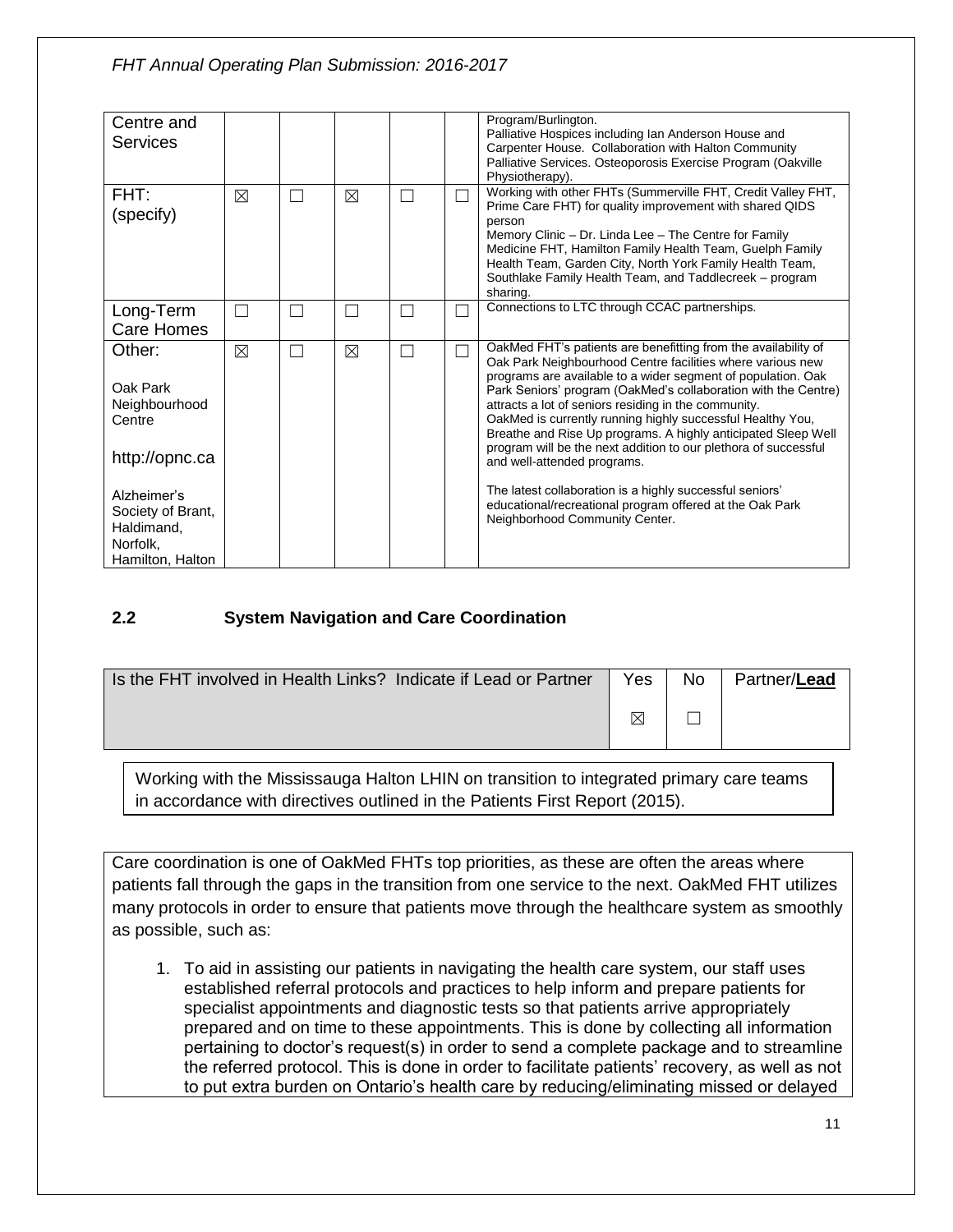appointments. Our physician assistants manage information transfer between the FHT and local hospitals, ensuring that appropriate information is obtained for the patient's post-discharge, follow-up appointment with our physicians. It is important to note that our staff is performing these duties in lieu of a professional discharge navigator, beyond their prescribed duties

- 2. Our Registered Nurse also collaborates with CCAC regarding child, adolescent and adult immunizations, wound care, and home care support. Our patients are discharged to community by being referred to care coordinators, who often consult our RN on the next course of action for a particular patient.
- 3. Our RSW works closely with the CMHA to provide case management services to patients with mental illness that have a plethora of physical and social difficulties. Due to a large work load of our RSW, we cannot provide in-house calls at this time; however, connecting patients with CMHA allows the patient to have guidance and constant service provision as they are connected to the other support services.
- 4. Our Registered Pharmacist and Registered Dietitian work with the Halton Diabetes Program receiving training and mentorship as well as consultation, thus contributing to a community at large.
- *5.* Moving forward we are improving protocols for system navigation and coordination in order to comply with *Patients First: A Proposal to Strengthen Patient-Centred Health Care in Ontario (2015).* We have scored lower than other FHTs on percentage of patients who have a subsequent non-elective re-admission within 30 days after discharge.

#### **2.3 Clinical Management System/Electronic Medical Records**

*Please provide information on your EMR*

#### Which EMR vendor/version is being used?

Nightingale On Demand V9.2.1.2

|                                               | Level of integration<br>1) None<br>2) Read-only<br>3) Full integration | If no EMR integration, are other data-sharing<br>arrangements in place (e.g., case<br>conferencing)?<br>Please provide any other comments                                         |
|-----------------------------------------------|------------------------------------------------------------------------|-----------------------------------------------------------------------------------------------------------------------------------------------------------------------------------|
| <b>Community Care</b><br><b>Access Centre</b> | None                                                                   | Case conferencing is in place regarding<br>mutual patients.                                                                                                                       |
| Emergency<br>Department                       | Read-only                                                              | A physician's referral letter as well as the<br>copy of patient's CPP is provided by OakMed<br>FHT. An emergency treatment copy is<br>enclosed in case the emergency treatment is |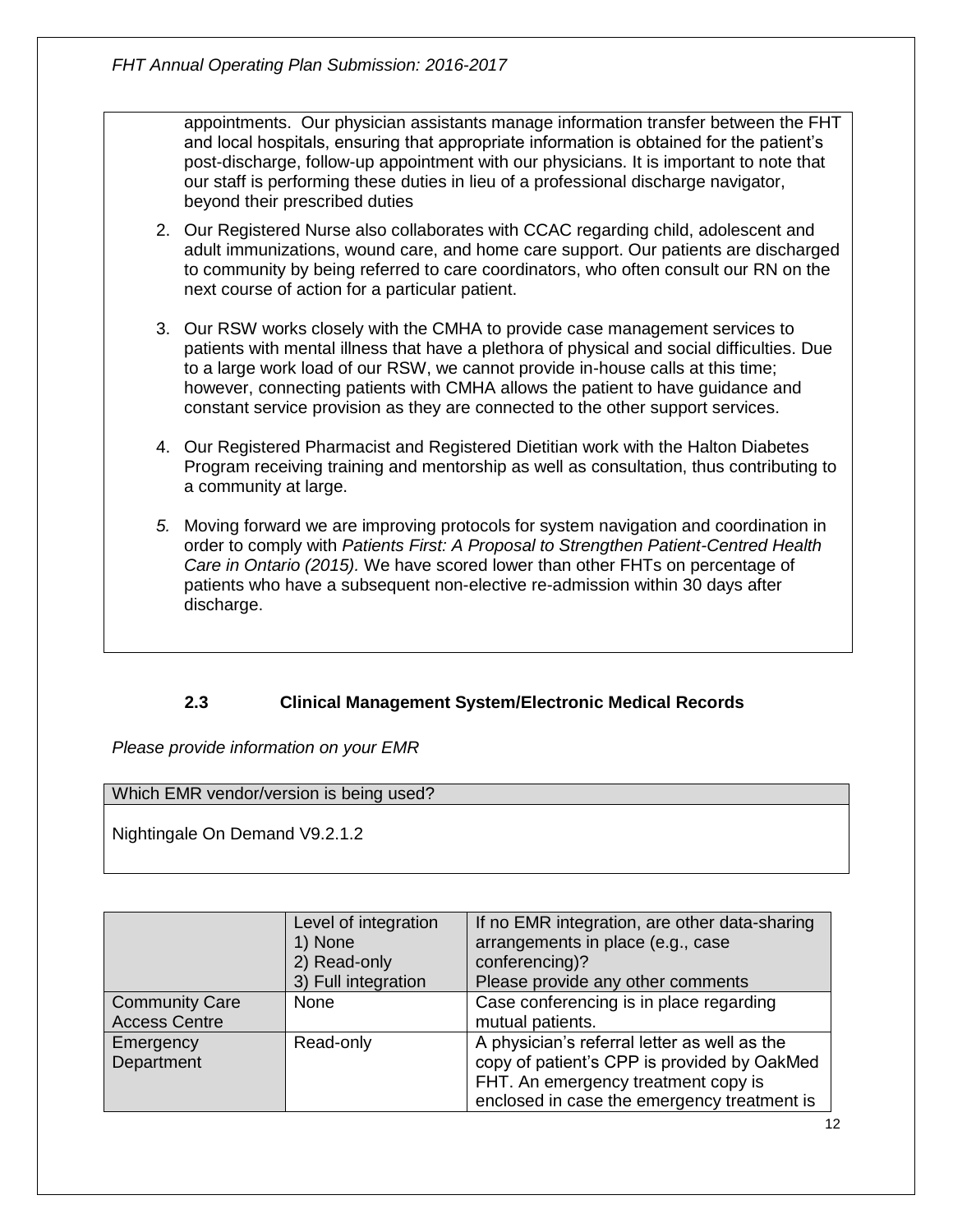|                           |           | administered on site. Our staff able to access<br>the Emergency Department visit information,<br>thus facilitating the follow-up of these<br>patients. |
|---------------------------|-----------|--------------------------------------------------------------------------------------------------------------------------------------------------------|
| Hospital                  | None      | The IT infrastructure has not yet been<br>established.                                                                                                 |
| <b>Laboratory Service</b> | Read-only | Life Labs, Gamma X-ray, CML Labs and<br>OLIS.                                                                                                          |
| Other (specify):          | Read-only | Oakville Cardiologist - ECG readings.                                                                                                                  |

| Are you able to electronically exchange patient clinical | Yes | No |
|----------------------------------------------------------|-----|----|
| summaries and/or laboratory and diagnostic test results  |     | ⊠  |
| with other doctors outside of the practice?              |     |    |

| Are you able to generate the following patient information with the current<br>medical records system:      |   | N <sub>o</sub> |
|-------------------------------------------------------------------------------------------------------------|---|----------------|
| Lists of patients by diagnosis (e.g., diabetes, cancer)                                                     | ⊠ |                |
| Lists of patients by laboratory results (e.g., $HbA1C<9.0$ )                                                |   | ⊠              |
| Lists of patients who are due or overdue for tests or preventative care (e.g.,<br>flu vaccine, colonoscopy) | ⊠ |                |
| Lists of all medications taken by an individual patient (including those<br>ordered by other doctors)       | ⊠ |                |
| Lists of all patients taking a particular medication                                                        | ⊠ |                |
| Lists of all laboratory results for an individual patient (including those<br>ordered by other doctors)     | ⊠ |                |
| Provide patients with clinical summaries for each visits                                                    |   | IX             |

Please explain if and how the EMR is used for tabulating patient statistics, identifying and anticipating patient needs, planning programs and services, etc.

The EMR is used to comply patients' immunization reports, active/inactive patients' reports, health maintenance reports, etc.

Patients identified by certain medication and/or diagnosis are encouraged to attend the programs tailored to meet their needs.

EMR is used as a component of an environmental scan when researching the need for a new program/service.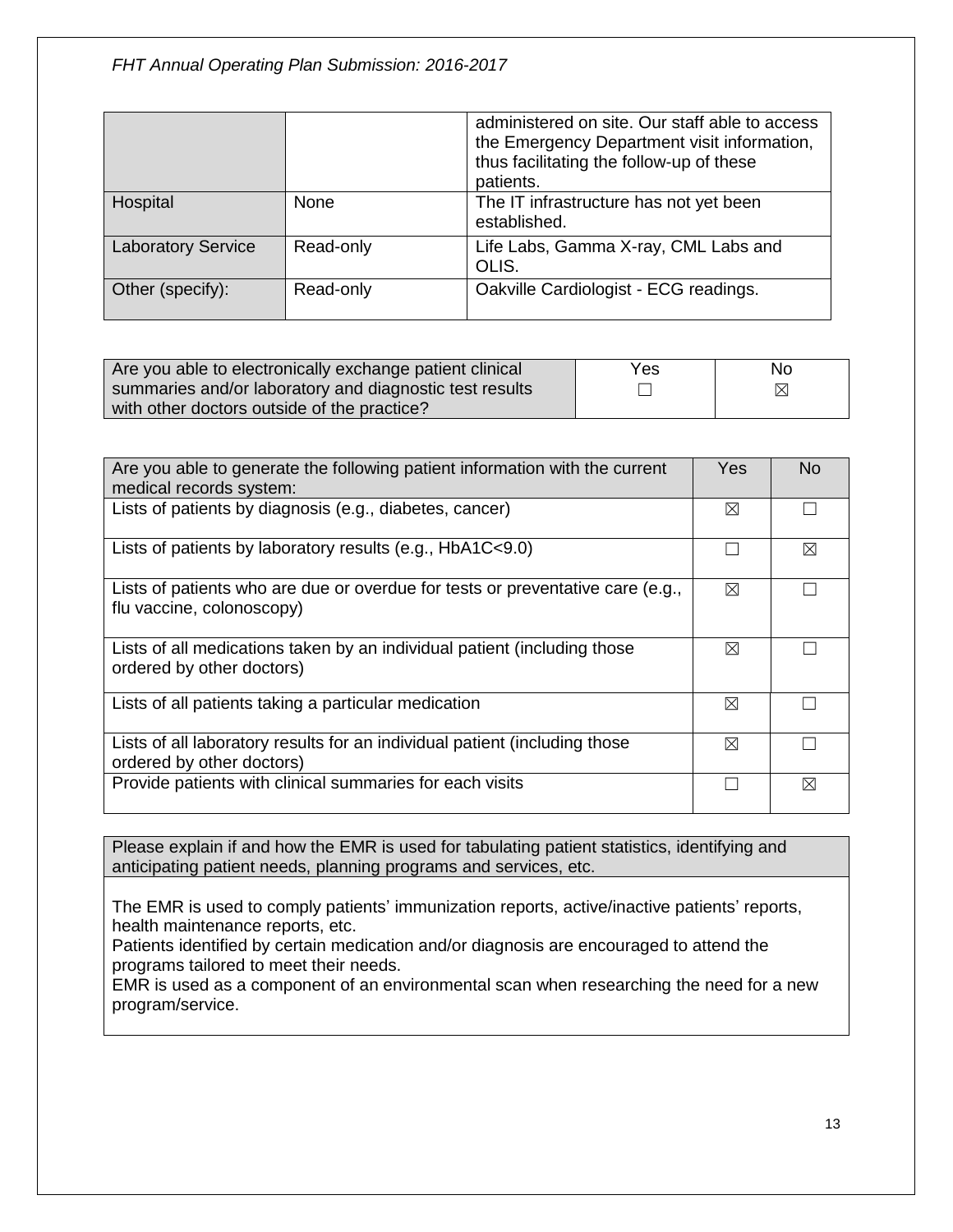#### **2.4 Data Management Support**

*OakMed FHT currently utilizes Nightingale to collect and manage patient data. We have been using this EMR since our inception, and are integrated with OLIS. All of our staff have been trained on the usage of our EMR, and the importance of routinely entering patient data. In the next year we hope to work on training our staff on the importance of placing data within the appropriate sections of the EMR and standardizing codes for certain chronic conditions in order to create patient registries that can be queried against. We have created some queries in our EMR that enabled us to measure and report on our progress with certain measures outlined in the QIP. None-the-less Nightingale is extremely deficient as a tool for information generation and communication.*

| Does your organization use the services of a QIDS Specialist or any other data                 |   | No. |
|------------------------------------------------------------------------------------------------|---|-----|
| management specialist?                                                                         |   |     |
|                                                                                                | ⊠ |     |
|                                                                                                |   |     |
| If yes, how has this role helped your organization with quality improvement, program planning, |   |     |
| and performance measurement?                                                                   |   |     |
|                                                                                                |   |     |
| Position is shared with 3 other FHTs. OakMed's QIDS Specialist provides excellent support and  |   |     |
| leadership to our team. OakMed FHT has an active and engaged Quality Improvement               |   |     |
| Committee which includes the QIDSS, ED, allied health, administrative staff and physician      |   |     |
| leadership.                                                                                    |   |     |
|                                                                                                |   |     |

For the 2015-16 fiscal year OFHT focused on the five mandatory indicators for our Quality Improvement Plan. Throughout the 2015-16 fiscal year we collected patient experience surveys from OFHT patients. We used the information we gathered from this survey to set change ideas in our 2016-17 quality improvement plan. An area of improvement that we noted through the survey ties into the ministry mandated indicator of Access. Our FHT average for patients selecting same day/next day access is currently 53%. Our TNA for our physicians indicated that 76% of our physicians are able to offer same day/next day appointments. We have included change ideas in our quality improvement plan to address these concerns that our patients have.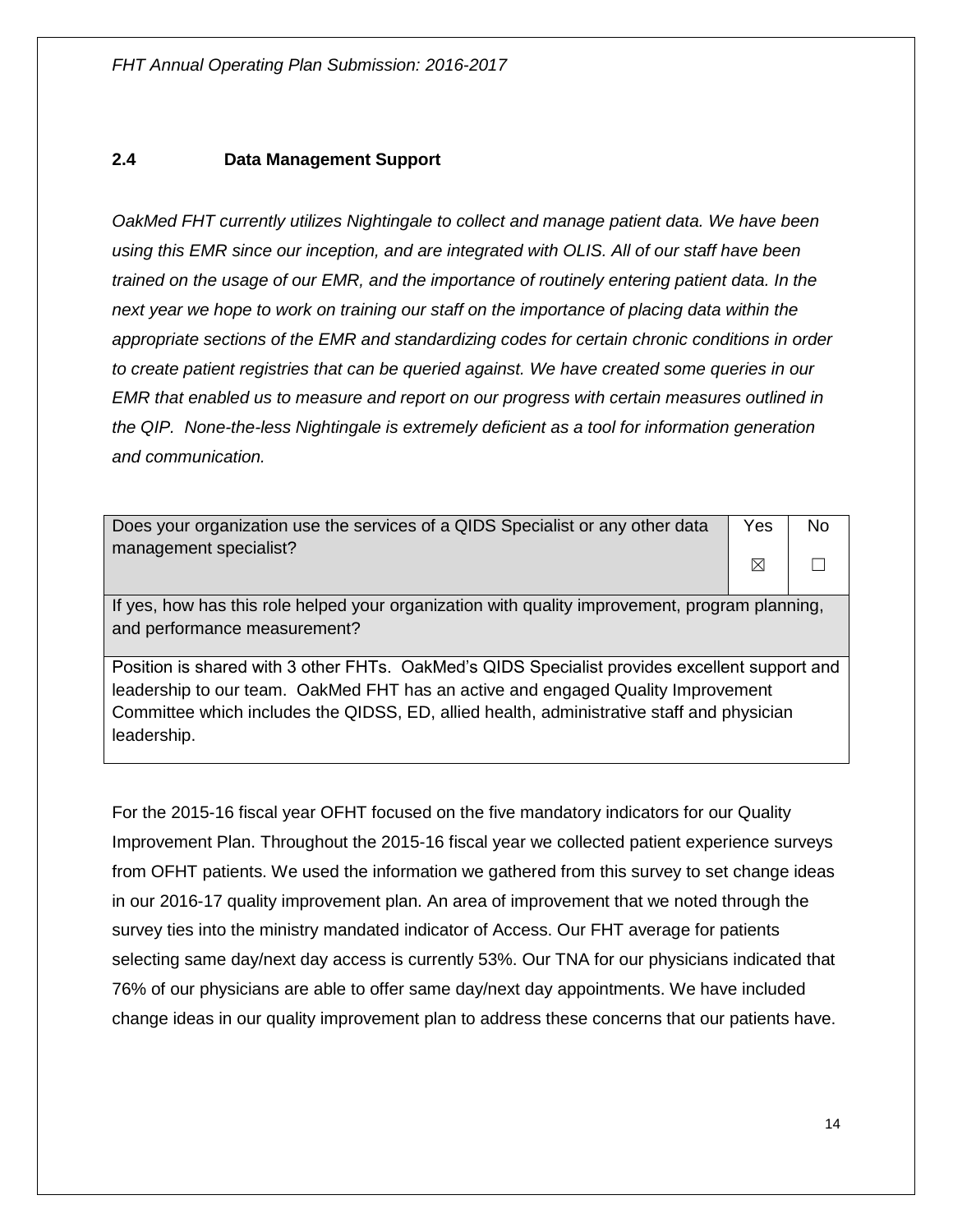#### **3.0 Other**

#### **3.1 Other Information and Comments**

At OakMed FHT everything we strive to do is to meet the needs of our patients, their families and our community. The goal of the OakMed FHT has always been to ensure the expansion and programming aligns with the Ministry's priorities of strengthening patient-centered care and integrating with community partners as outlined in Patients First: *A Proposal to Strengthen Patient-Centered Health Care in Ontario* (2015).

We have created many new relationships with various community services. OakMed FHT has shown support to our local community by participating in the Ovarian Cancer Canada Walk of Hope Burlington/Oakville on September 13, 2015. OakMed FHT is excited about participating in yet another community project. The collaboration between the Oak Park Neighborhood Centre and the Alzheimer Society has allowed OakMed to use the team of interdisciplinary health professionals to bring knowledge and expertise to the senior citizens of our community. Assisting the elderly has been our priority and we approach it as a matter of great importance. Collaborating with two outstanding partners has given us the opportunity to reach more seniors and to educate them on the issues of disease prevention, health promotion, and chronic disease management. The collaboration assisted us in fulfillment of our mandate on caring for seniors in community settings (as outlined in 2015 Bringing Care Home Report).

Our focus is and has always been to ensure expansion and programming aligns with the Ministry's initiatives. OakMed strives to link patients with primary care services and to connect these services with inter-professional providers for ensuring comprehensive care – the Patients First Report (2015) emphasizes the importance of more effective integration of services. We approach things in a creative, innovative and fiscally responsible manner to ensure we are able to reach as many people effectively as we can within the restraints of our budget. We are improving upon learnings from our peers by participating in the annual AFHTO seminar and by and placing ourselves in a position to be leaders in healthcare within our LHIN, HealthLinks and other FHTs.

*Is there anything else that the organization would like to communicate to the ministry regarding its activities in 2015-2016? Any challenges, opportunities and recommendations for the ministry can also be detailed in this space.*

OakMed FHT has a clinic culture very conducive for a productive performance. We pride ourselves in being able to achieve collaborative team work and the ability to reach our goals in terms of patient satisfaction and having an impact in the community. Having strong cooperative ties between all team players makes our organization a wonderful environment for a healthcare provider to work in. OakMed is very proud to be able to score at 84.8 % in Cervical Cancer Screening (participating in AFHTO's Data 2 Decisions) whereas other FHTs participating in D2D were at 70.7 % and all Ontario primary care was at 69.4%. This development was the results of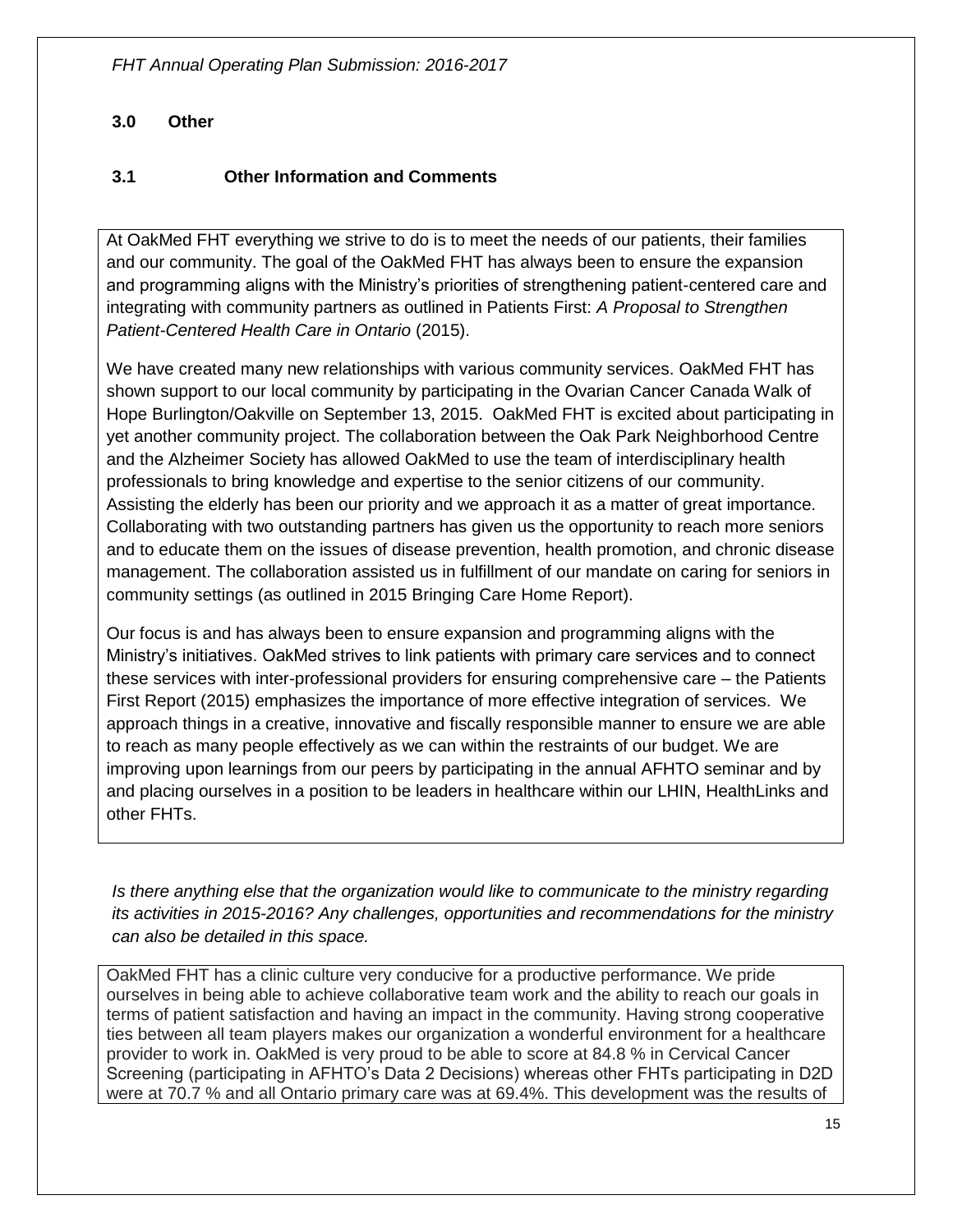#### *FHT Annual Operating Plan Submission: 2016-2017*

the team effort with all team players working hard in reaching our strategic goals!

The ability to have both autonomy in your role while being able to access the expertise of a team and understanding that all patients are multidimensional and that no care provider even within their full scope could meet every need, provides passionate healthcare providers the ability to focus care around patients.

In the past year we have concentrated on consolidating new members who have joined our team. Now we feel we are ready to move on in the direction of fulfilling our mission as a group of health care providers in primary care setting overseeing health promotion, disease prevention and looking after those afflicted by chronic illness.

#### **Part B: 2016-2017 Service Plan**

#### **1.0: Strategic Priorities and Vision**

OakMed Family Health Team is a primary care team of physicians, nurses, nurse practitioner, social worker, dietitian, and pharmacist focusing on health prevention and health promotion. The team is providing exceptional patient-focused, family- centered, community-oriented clinical care. OakMed focuses on educating patients, their families and their caregivers so that they may better manage their health needs. The team has assumed the role of a "patient navigator" to help guide patients through the health care system in order to facilitate their rehabilitation and recovery. The objective of the organization has always been to ensure the expansion and programming aligns with the Ministry's priorities of *integration with community partners* as outlined in *Patients First: A Proposal to Strengthen Patient -Centered Health Care in Ontario Report* (2015). Oak Med specializes in chronic disease management, health promotion and disease prevention by offering a variety of programs geared towards educating patients most vulnerable to various physical and psychological aliments. The programs offered at the Oak Med have clearly identified goals, a target population, and a measurement framework for an easy assessment of the target goal.

*Identify the strategic priorities for the FHT that will apply to the 2016-2017 fiscal year.* 

- 1. We plan to create a system to improve communication between our FHT and the Oakville hospital site for admitted patients to ensure effective information transfer and follow-up to ultimately prevent re-admission.
- 2. We plan to further our collaboration with community partners such as CCAC and Health Links as the transformation of primary care takes place. Our priority are frail, complex seniors as well as palliative patients; we plan to use more efficiency in organizing our physician and IHP resources, and by providing anticipatory team management in home, rather than reactionary care management from the hospital.
- 3. Plan to continue the on-going collaboration between OakMed and Diabetes Central Intake Program to ensure patients are connected to the appropriate community resources as required
- 4. We plan to use a system navigator to help patients newly diagnosed with cancer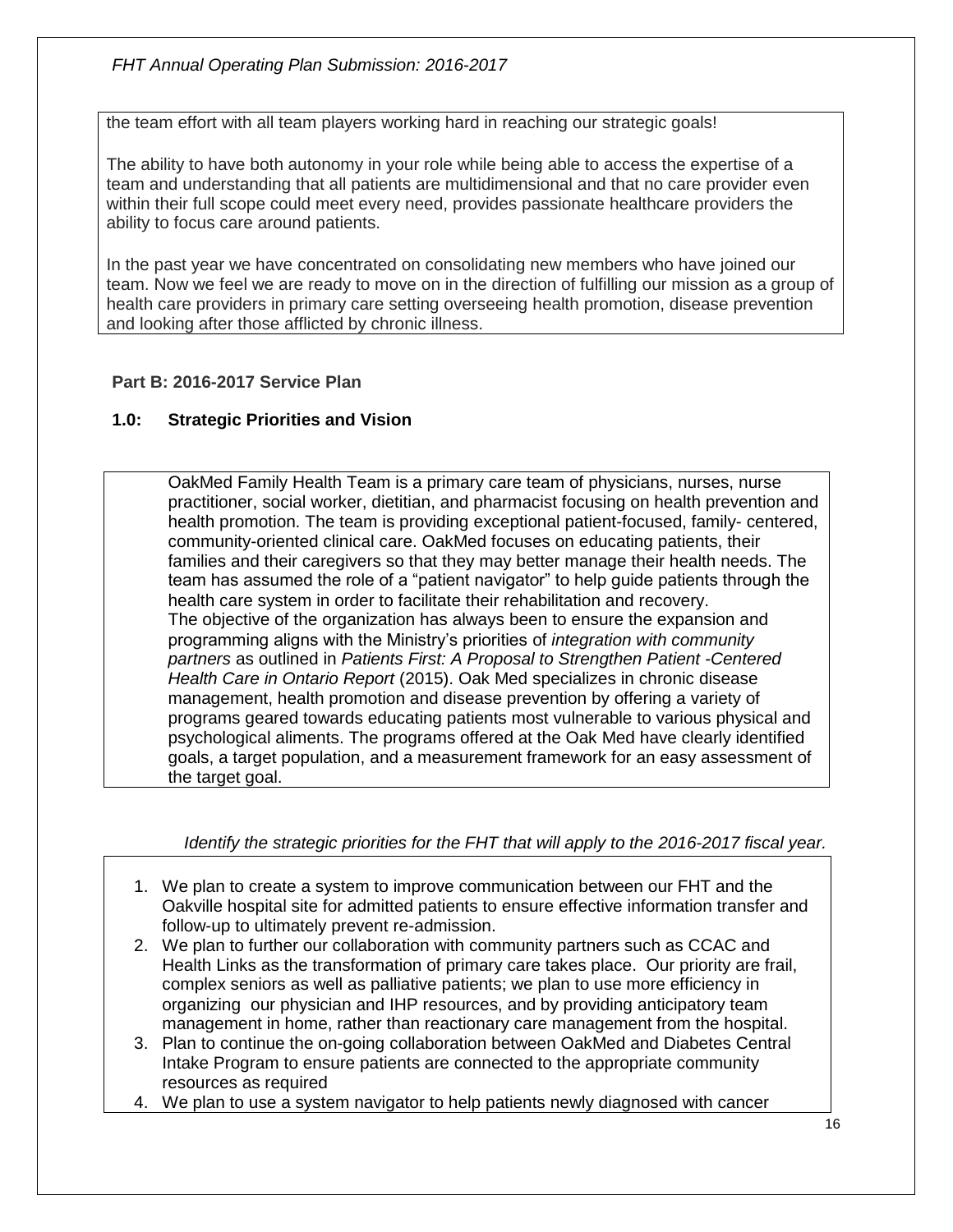address both the practical parts of keeping appointments, along with managing the physical and emotional impact and side effects of cancer treatment and diagnosis.

- 5. We plan to use the readmission prevention program to oversee any patient who has more than 3 specialists or is being managed at specialty clinics. The intent is to have monthly phone reviews with the patient and family to ensure appointments are met, follow up tests are being done and that any changes to diagnosis, treatment or investigations are being transferred to all Health Care providers in the patient's care circle. This should also help eliminate repeat tests being ordered amongst multiple providers because information is not being copied or shared amongst the care circle.
- 6. Plan to participate with the newly forming Diabetes Central Intake Program to ensure patients are connected to the appropriate community resources as required.

*Please explain how the strategic priorities identified in Question 2 support the objectives of advancing access, integration/collaboration and quality improvement, as applicable.*

- 1. OakMed is partnering with Oak Park Neighborhood Centre. This most recent collaboration will enable the expansion of our programs across the community. OakMed's patients are to benefit from the availability of the Oak Park facilities where various new programs will be available to a wider segment of population. The partnership will allow us to share space to facilitate better access for patients to existing group programs as well as creating more opportunities for new program produce in collaboration with OPNC. The partnership with OPNC will bring patients together in a positive way, motivating them to get involved and take charge of their health. For example, patients may be inspired to participate in other community activities, programs, and services as a function of exposure through the variety of collaborative relationships that OakMed FHT has with its various community partners.
- 2. Our collaboration with Mississauga Halton CCAC is going to target specific patient population to improve health outcomes by being one of the primary service providers in the community.
- 3. Plan to enhance our collaboration with the Halton Diabetes Program. The OakMed patients attending Halton Diabetes group sessions will be returning to the clinic to continue with one-on-one session.
- 4. We plan to maintain our collaborative partnerships with the Canadian Cancer Society for our Cancer Survivorship Program to enhance support for patients and families dealing with cancer and to ensure comprehensive preventive care after these patients are discharged by their oncologists.
- 5. To utilize our nursing resources to improve communication between the FHT and local hospitals on admitted and soon-to-be discharged patients to ensure seamless transitions.
- 6. To collaborate with Health Links project teams as pertaining to frail seniors and palliative patients.
- 7. This year we will also be partnering with our local Mississauga Halton LHIN with a focus on participating in Health Links and a goal to improve access, quality and value across the LHIN in areas such as transitions from hospital and prevention of re-admission in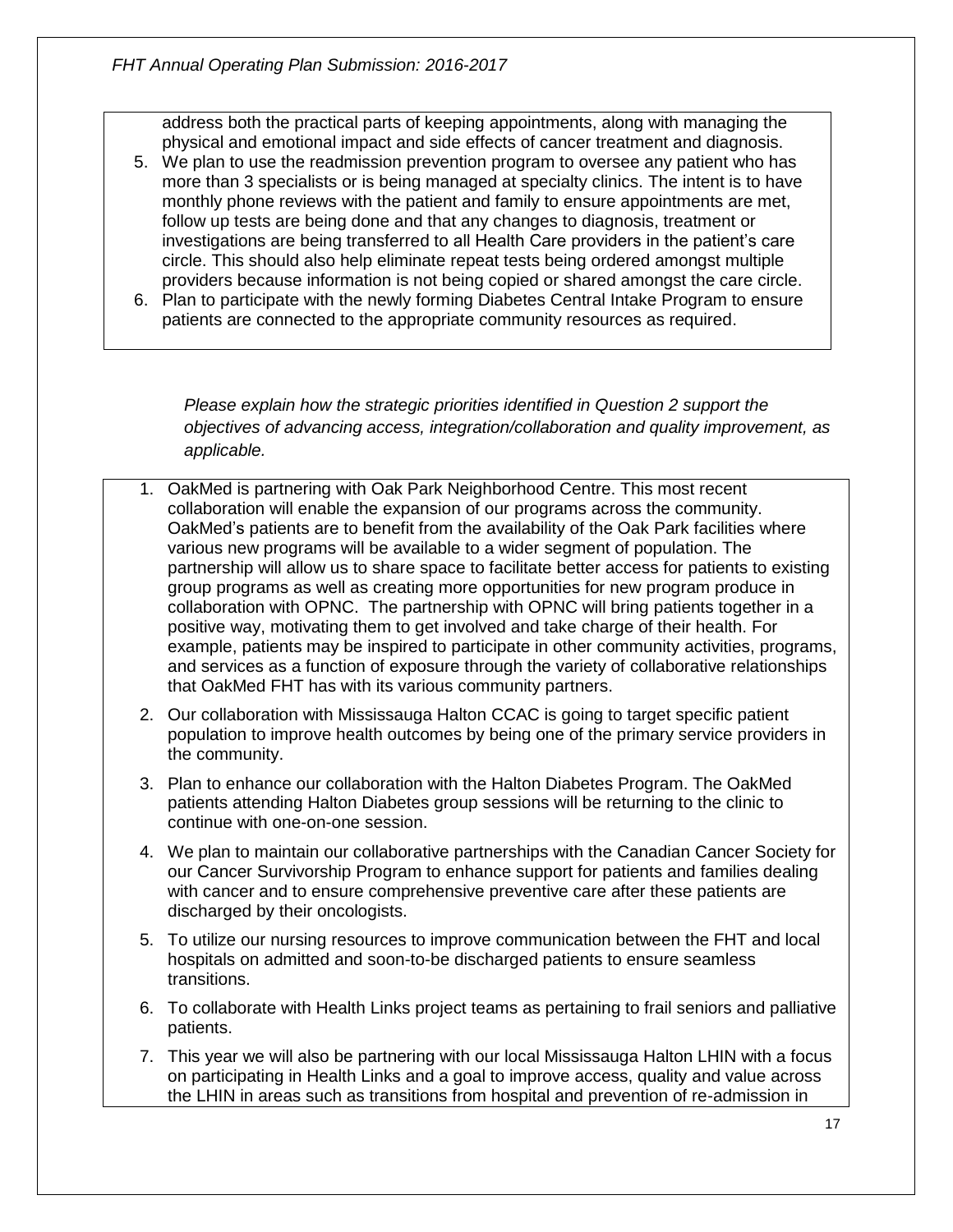light of current developments in primary care transformation.

- 8. We have built productive working relationship with Telederm (dermatology e-consults) that has translated into both patient and health provider satisfaction. The Oakville Cardiology group has expressed interest in establishing similar "cardiology e-consults". There is significant administrative work in transferring the data securely and accurately, but our patients benefit from the convenience of undergoing the ECG procedures at our office and having the results back within a short period of time.
- 9. We are continue working on collaborating with the Halton school board, CCAC school nurses, LHIN, Halton Public health and parenting programs to create programs for parents regarding how to deal with and support children, looking at basic skills such as discipline and navigating the teen years, to dealing with their children who have anxiety or depression.
- 10. This year OakMed FHT has become an Ontario telemedicine Network site. This communications and technology capacity will enable huge improvements in terms of health professional/physician networking and communications, assist in the HealthLinks initiative and provide access to up-to-date on-line / video training.

We continue building up our team collaboration and strengthening our team culture as we consider it as one of the bedrocks of a successful Family Health Team. We base this precept on *External Evaluation of the Family Health Team Initiative,* where a big emphasis is placed on higher team interactions and cooperation. Furthermore, we cultivate strong and visionary leadership that paves the way for the progressive vision of our team. Our team members understand and successfully contribute to our mission, goals and priorities on daily basis. Last year we`ve implemented quality improvements targets. Our aspiration is that this development will translate in better adherence to clinical guidelines.

We continue to collaborate and adapt programs from our community partners and peers We believe that OakMed Family Health Team has made incredible strides as a new and developing Family Health Team and we feel very proud to have contributed to positive outcomes for our patients, their families and our community.

We want to thank the Ministry for its support, patience and guidance during the past year and we look forward to fulfilling our commitment to *Patients First: Action Plan for Health Care*.

#### **2.0: Operations, Programs and Services**

see Schedule A

#### **Part C: 2016-2017 Governance and Compliance Attestation**

Strengthening accountability in Family Health Teams is a key component of enhancing the quality and performance of the Primary Care sector. Sound governance practices play an important role in enhancing accountability, performance and the overall functioning of an organization.